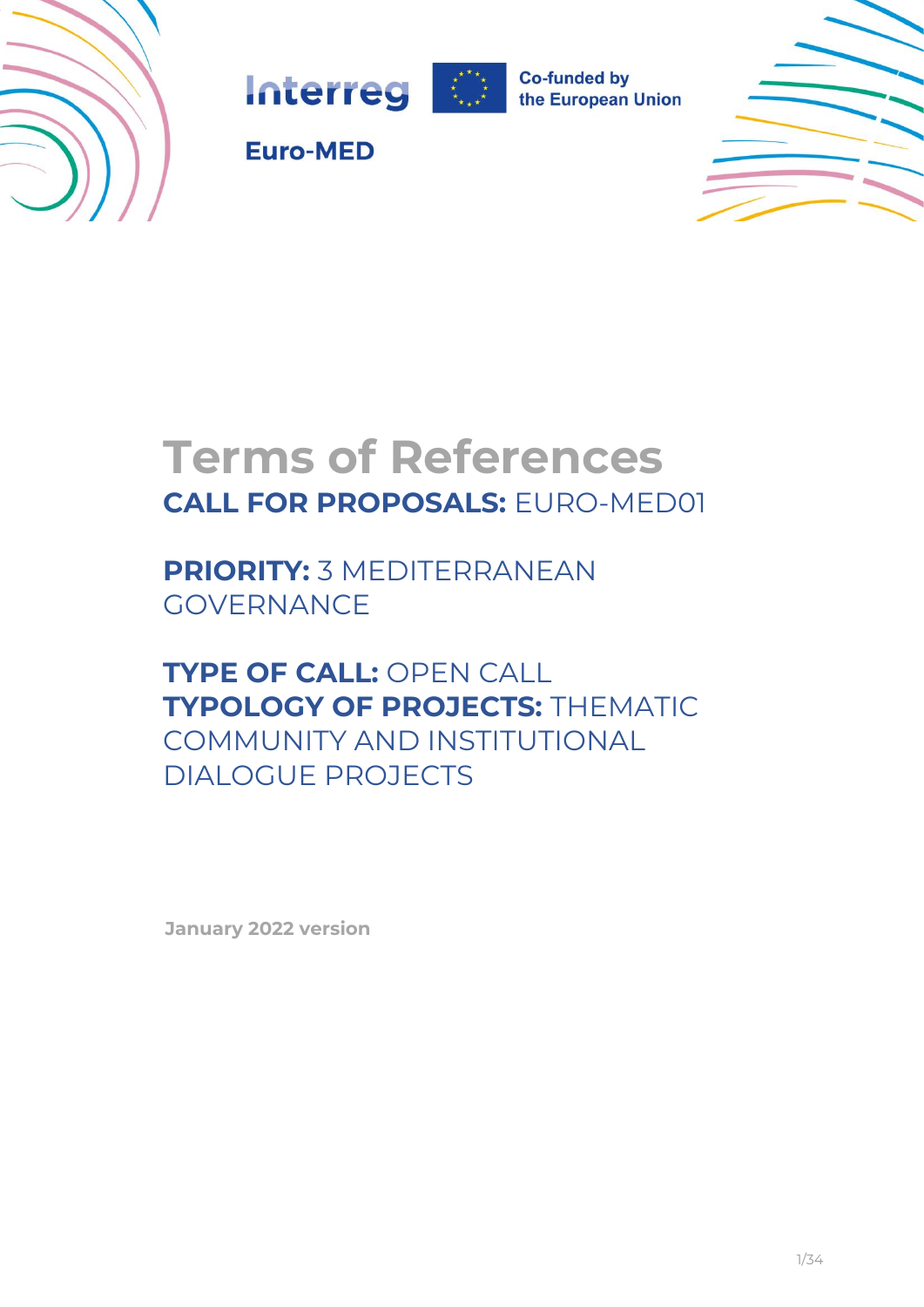

#### **DISCLAIMER:**

2

These terms of reference have been approved by the members appointed to the Task Force (TF) of the Interreg Euro-MED Programme 2021-2027. The document is based on the draft Interreg programme (IP), which has been set up in compliance with Article 17 of Regulation (EU) 2021/1059 on the specific provisions for Interreg, and according to the template annexed to the aforementioned regulation.

The Programme has not yet been approved by the European Commission (EC). Thus, neither have the Programme authorities been formally established or confirmed nor have the selection procedure and criteria been formally approved.

Please be aware that contents of the Programme document may change substantially following negotiations of the partner states with the EC and that the formally established Programme Monitoring Committee might take other decisions than the provisional one. And this may have effects on the content of the terms of reference and project selection process and criteria.

As long as the Programme is not approved by the EC, all decisions taken by the members appointed to the Task Force of the 2021-2027 Interreg Euro-MED Programme are under provisional effectiveness. Upon approval of the Programme, the decisions will become effective (in case the then formally established Monitoring Committee does not decide otherwise).

Nevertheless, in order to approve and implement first projects as soon as possible, we are pleased to open the first call for project proposals.

For further information on the programming process, please visit the [Programme website](https://interreg-euro-med.eu/) or consult the network of Interreg Euro-MED national contact points (NCP) or the Joint Secretariat (JS).

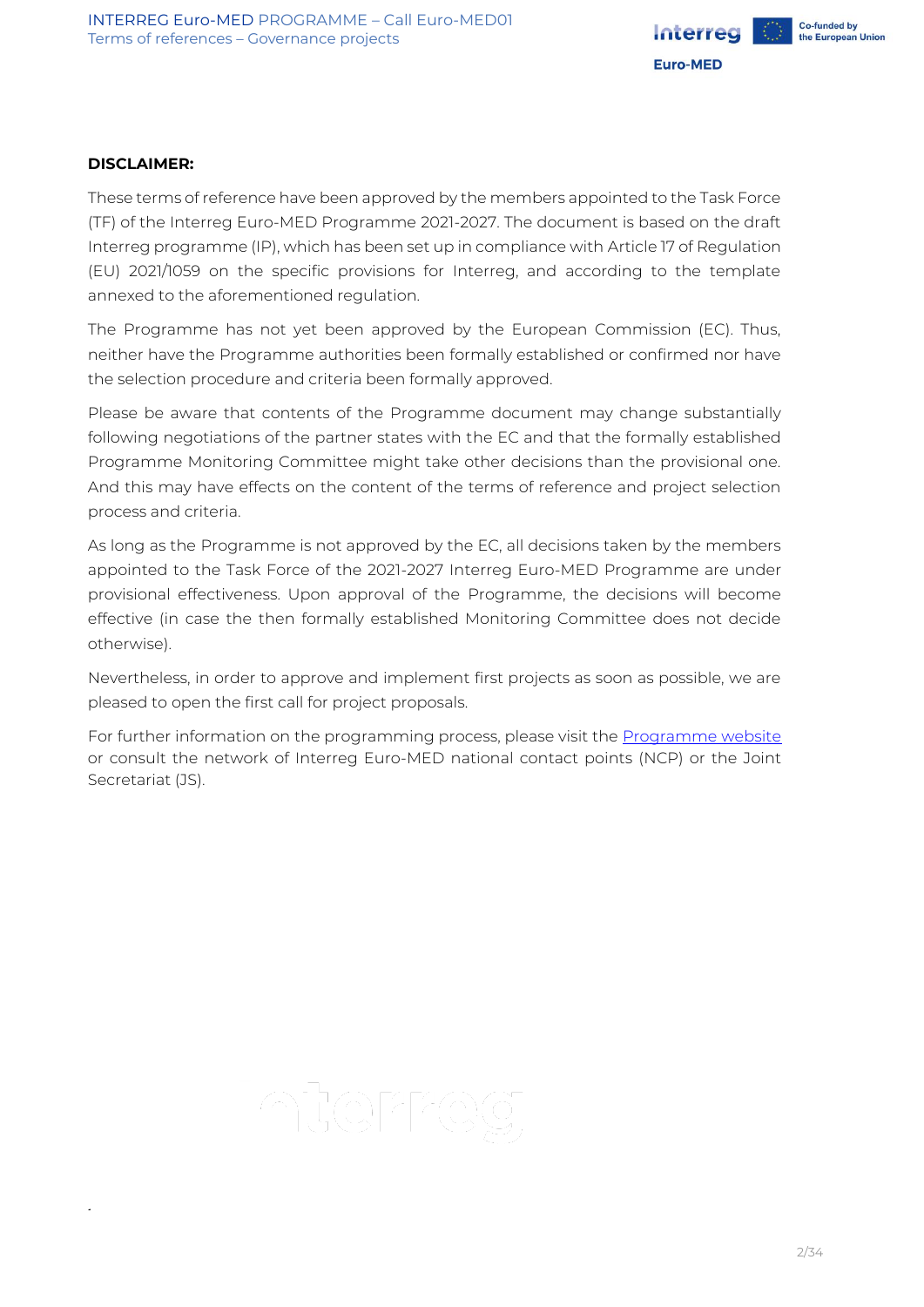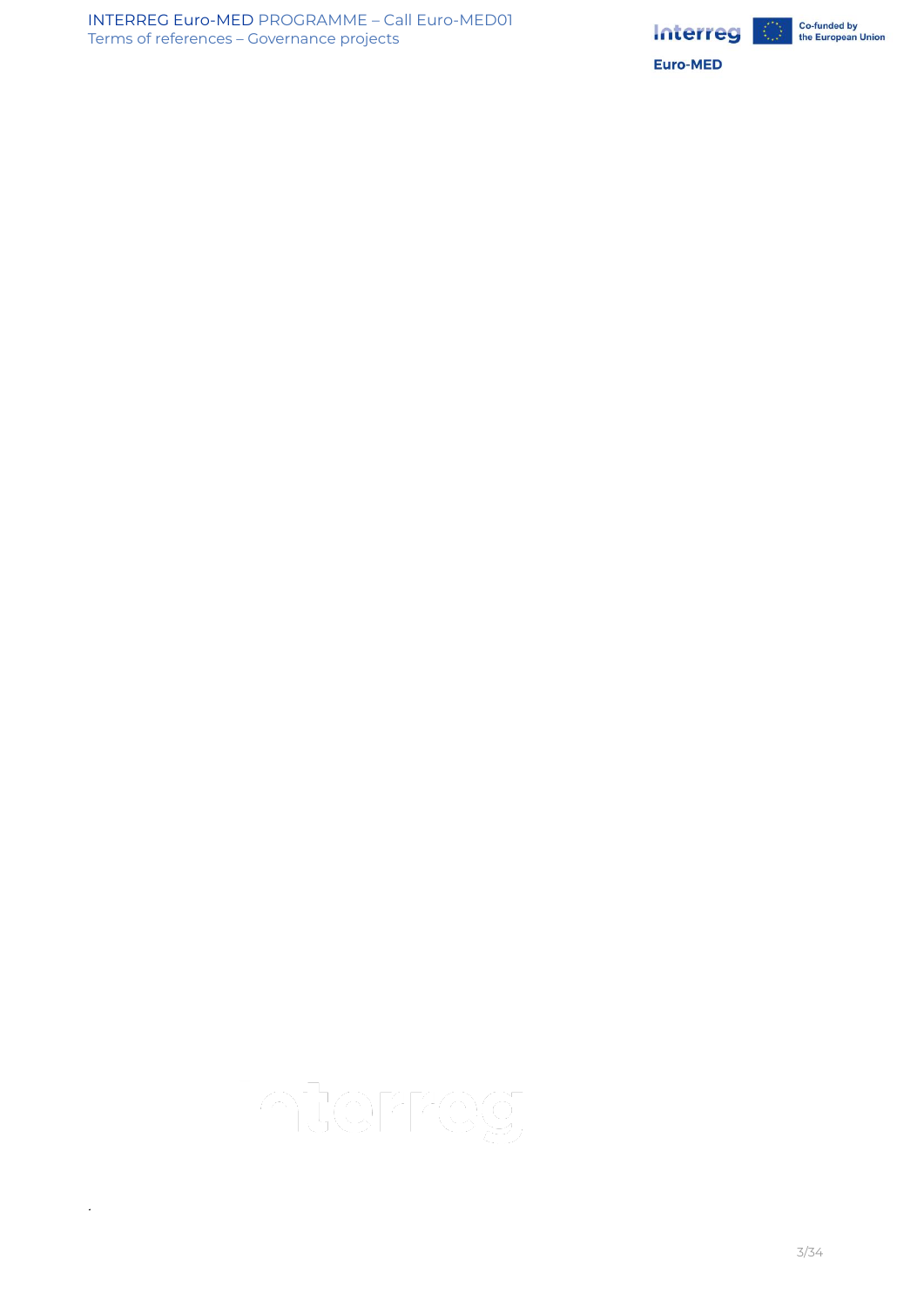

## **Table of content**

| WHAT ARE THE TYPES OF PROJECTS AND SPECIFIC OBJECTIVES TARGETED UNDER THIS |  |
|----------------------------------------------------------------------------|--|
| WHAT ARE THE TYPES OF ACTIVITIES TO BE IMPLEMENTED AND TARGETS?11          |  |
| COORDINATION BETWEEN THEMATIC COMMUNITY PROJECTS AND INSTITUTIONAL         |  |
|                                                                            |  |
|                                                                            |  |
|                                                                            |  |
|                                                                            |  |
|                                                                            |  |
|                                                                            |  |
|                                                                            |  |
|                                                                            |  |
|                                                                            |  |
|                                                                            |  |
| SPECIFIC REQUIREMENTS CONCERNING THE COMPOSITION OF THE PARTNERSHIP AND    |  |
| SPECIFIC REQUIREMENTS RELATING TO THE PARTNERSHIP FOR THIS CALL24          |  |
|                                                                            |  |
| SPECIFIC POINTS OF ATTENTION FOR THE CONSTRUCTION OF THE PROPOSALS FOR     |  |
|                                                                            |  |
|                                                                            |  |
|                                                                            |  |
|                                                                            |  |
|                                                                            |  |
|                                                                            |  |
|                                                                            |  |
|                                                                            |  |
|                                                                            |  |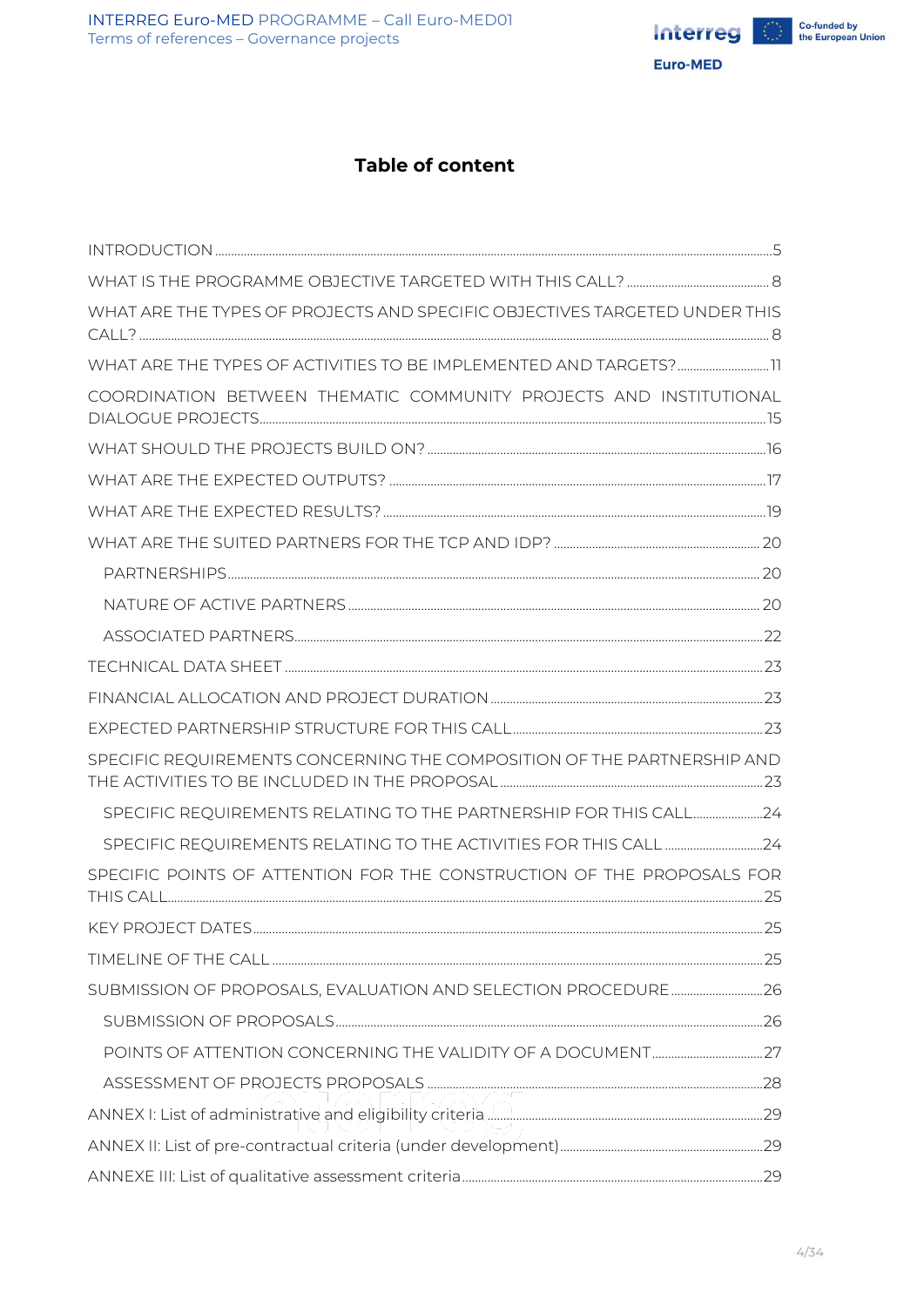

## <span id="page-4-0"></span>INTRODUCTION

5

The main goal of the Programme consists in contributing to the transition towards a climate-neutral and resilient society: fighting against global changes impact on Mediterranean resources, while ensuring a sustainable growth and the well-being of its citizens.

By pursuing this goal, the Programme intends to reinforce the role of the environment as a catalyst for the improvement of the quality of human life.

In order to do so, the Programme selected 3 priorities to work on: smarter, greener and better governed Mediterranean.

The 2 first priorities are directly linked to thematic issues and will therefore be tackled by thematic projects related to a particular issue while the third one focuses on the quality of the governance of the cooperation among actors and will be tackled by governance-type projects aiming more particularly at improving the coordination between actors.

Thematic projects are divided into 4 categories: Study Projects, Test Projects, Transfer Projects (so-called modular projects) and Strategic Territorial Projects.

Study projects will produce essential studies to better understand an issue and open the door to the development of common solutions for the Mediterranean.

Test projects will test these solutions, strategies and action plans developed jointly.

Transfer projects will organise the sharing, optimisation and adoption of these solutions to other actors.

Strategic territorial projects will focus on joint challenges of a specific, identified typology of territory and propose to carry out the actions of the above-mentioned modular projects (studying, testing and transferring).

Governance projects are divided into 2 categories: Thematic Community Projects and Institutional Dialogue Projects.

Thematic Community Projects will aim at animating a community of projects to enable exchanges and synergies between projects and at favouring the technical transfer and mainstream of thematic projects' results into the practices and policies of the Euro-MED territories.

Institutional Dialogue Projects will aim at supporting the work of transfer and mainstream of results into the practices and policies undertaken by the Thematic Community Projects on the Euro-MED territories by liaising activities and at improving the coordination with actors within and beyond the Euro-MED area<sup>1</sup>.

Each thematic project will fall under one of the 4 specific objectives (SO) selected by the programme 1) Consolidating a competitive innovation ecosystem with 4helix stakeholders, 2) Supporting transition to a circular economy, 3) Improving the management of natural resources, 4) Preventing and mitigating risks, supporting energy transition and greener living areas

<sup>1</sup> The Euro-MED area refers to the Interreg Euro-MED Programme geographical coverage, meaning 69 regions in 14 countries (for further information, see Programme area description on the Programme website)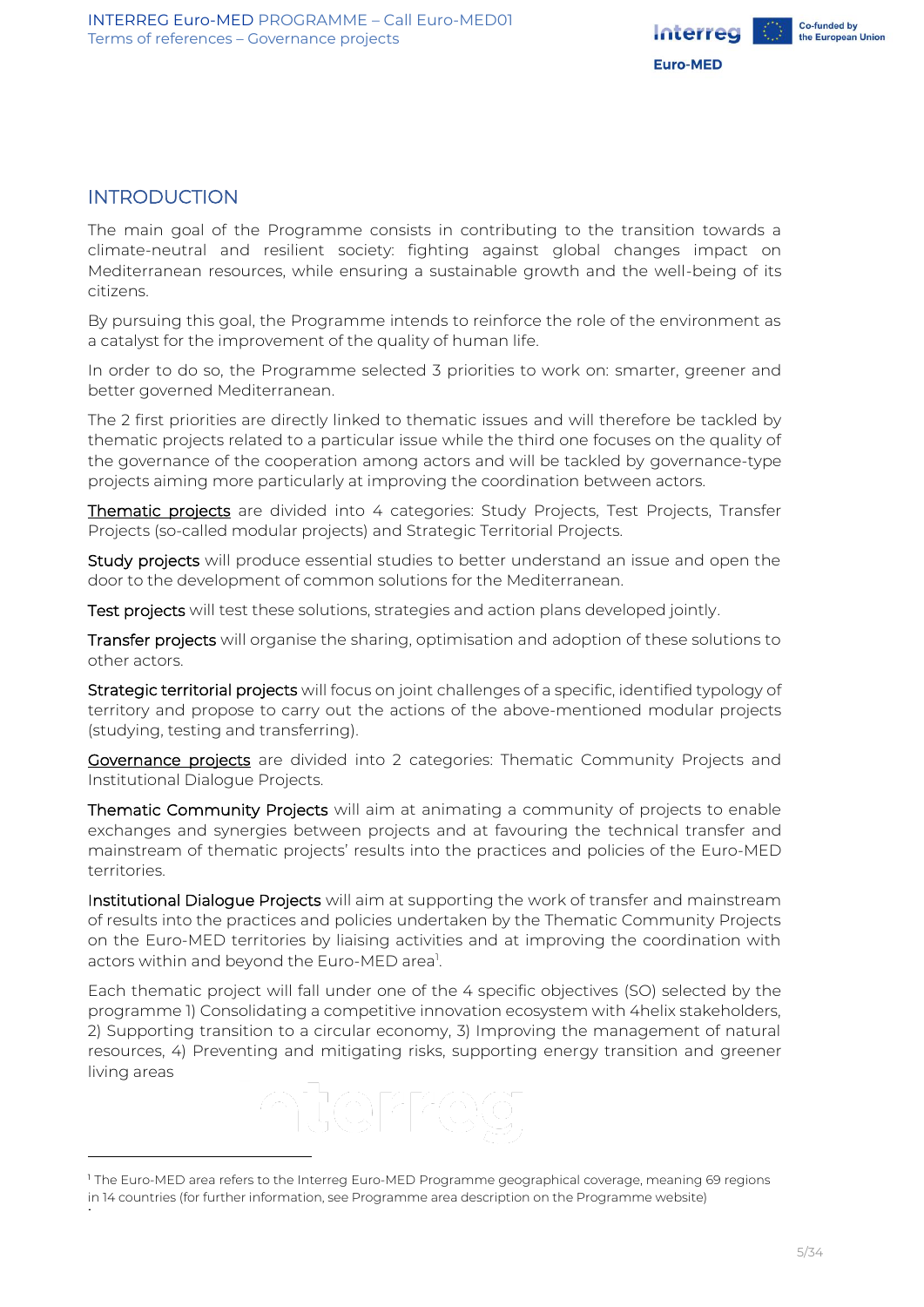

Each of the project working under these specific objectives will operate to fulfil one of 4 more global complementary programme missions federating projects working under different SOs:

- Strengthening an innovative sustainable economy,
- Protecting, restoring and valorising the natural environment and heritage,
- Promoting green living areas,
- Enhancing sustainable Tourism (addressed transversally).

Each mission and all the thematic projects operating under it will be supported by one Thematic community project and one Institutional Dialogue Project working in synergy to jointly favour the exploitation, benchmarking, adaptability, transfer and integration of relevant project results into policies within and beyond the programme area and improve the multilevel and transnational governance context for the 4 missions mentioned above.

Illustration of the structure of the programmes and types of projects: Main goal, Priorities, Specific Objectives and Missions.



The general approach of the Programme is based on the assumption that the contribution of Interreg Programmes to improving governance is closely linked to the processes of capitalisation of the projects results that require the involvement of all the actors of the programme and the territories and not only project partners.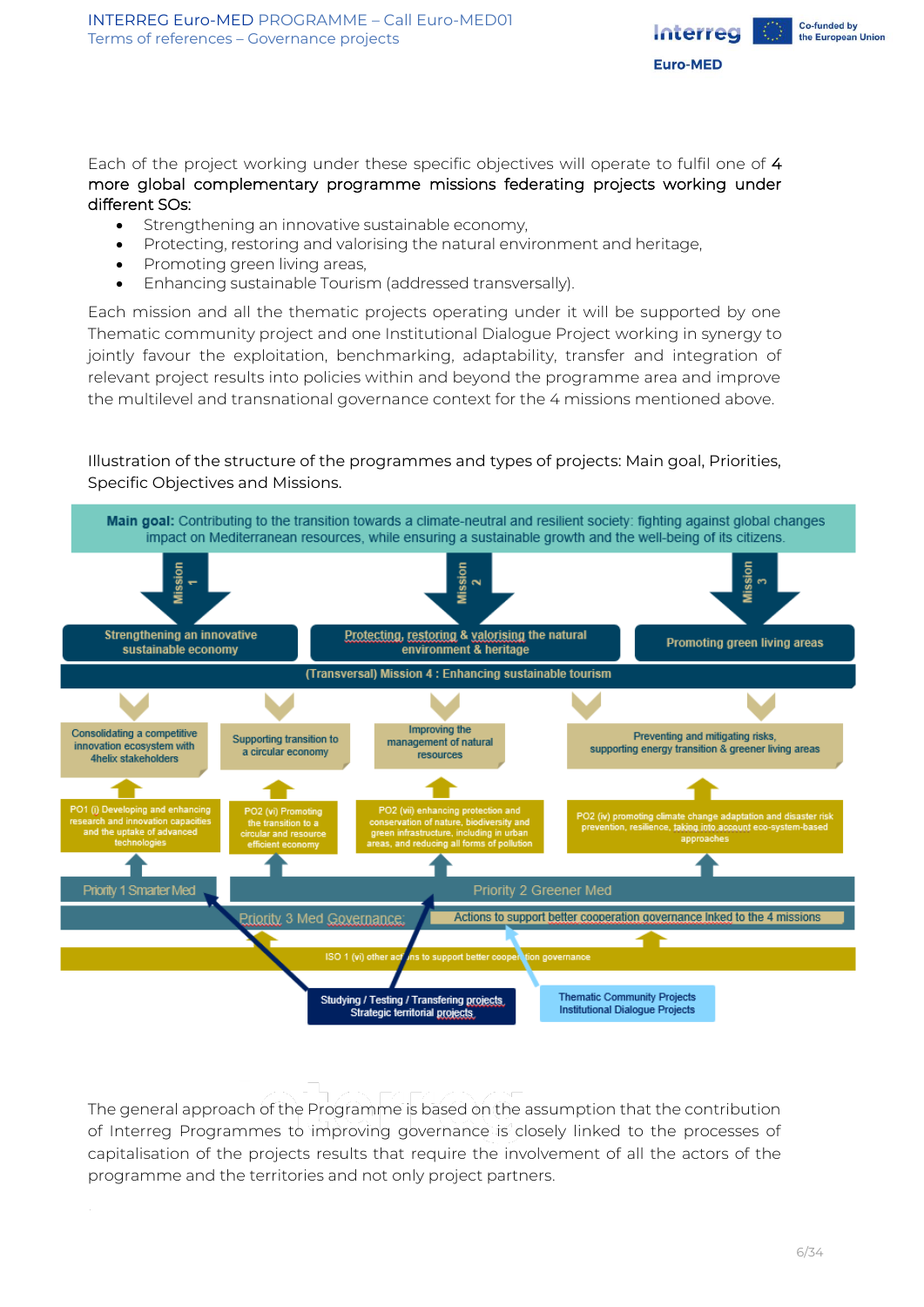

Therefore, the design of the different types of projects is based on the overall strategy of the programme so called "Results Amplification Strategy" (RAS) developed to amplify the results of the Thematic Projects and impact more sustainably the territories thanks to a better coordination and where possible integration of (inter)sectoral practices and policies.

This Strategy embeds all actors of the Programme, having different responsibilities including the Monitoring Committee (MC), the National Contact Points (NCP), the Managing Authority (MA) and the Joint Secretariat (JS) along with the project partnerships to streamline results visibility and added value, and details how their roles and tasks must be complementary to reach the overall ambition of the Programme on governance. It is therefore essential to take into account the Programme's Results Amplification Strategy before and during the design of the proposal (see also extract on pages 7 to 10 of these Terms of references) to fully understand the critical issue related to the implementation of the Thematic Community Projects and Institutional Dialogue Projects which are the targeted types of projects for this call for proposal.

Link [to the Results Amplification Strategy](https://interreg-med.eu/fileadmin/user_upload/Sites/Programme/Explore/What_is_Interreg_Med/Future_programme/Interreg_Euro-MED_Results_Amplification_Strategy.pdf)

7

Illustration of the actors involved in the **Results Amplification Strategy** and network of relations

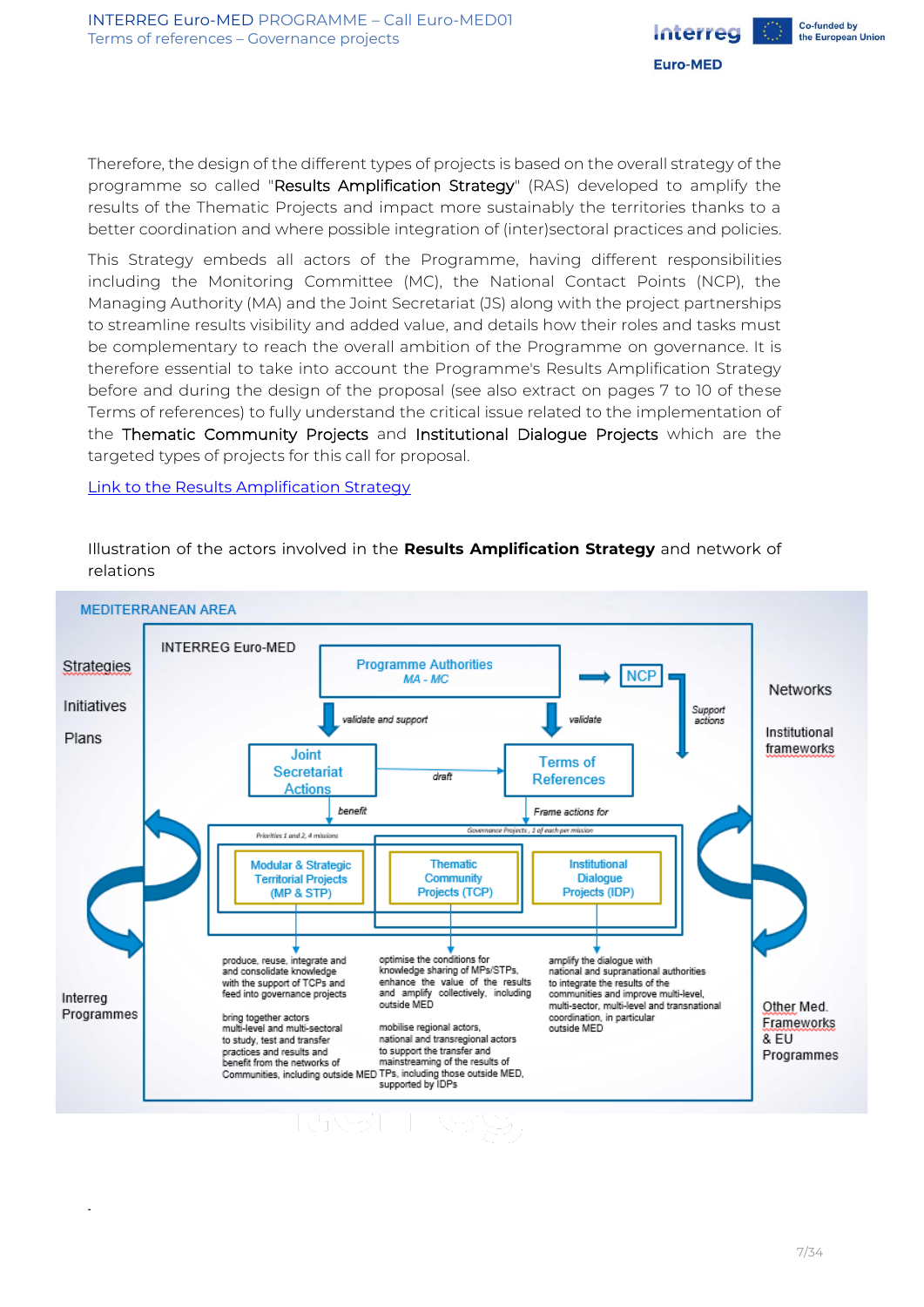

## <span id="page-7-0"></span>**WHAT IS THE PROGRAMME OBJECTIVE TARGETED WITH THIS CALL?**

These terms of reference concerns projects under the Priority 3 "Mediterranean Governance" of the Interreg Euro-MED Programme.

The Programme is calling for proposals to support a better coordination among different levels of policies to approach thematic issues and to increase the institutional capacity of Mediterranean authorities in engaging in transformative public policy, governance and cooperation.

The proposals will have to contribute as well to enhance the coordination between multi-level bodies, Programmes, strategies and initiatives in the Mediterranean.

## <span id="page-7-1"></span>**WHAT ARE THE TYPES OF PROJECTS AND SPECIFIC OBJECTIVES TARGETED UNDER THIS CALL?**

Two types of projects are targeted under this call: Thematic Community Projects (TCP) and Institutional Dialogue Projects (IDP) that will contribute in a coordinated manner to the implementation of the "Results Amplification Strategy" aiming at:

- Facilitating the exploitation and re-use of knowledge, experiences and project results towards other stakeholders to contribute through synergies to the same mission of the programme (see the above 4 complementary missions)
- Facilitating the transfer of results to other stakeholders, Programmes and territories and their mainstreaming into local, regional, national and European policies
- Increasing coordination between stakeholders covering the Mediterranean (multilevel, transnational) based on shared knowledge, experiences and results

For each of its 4 defined missions, the Programme will select one project of each type to improve the governance of territories in a coordinated way. This means that 4 Thematic Community Projects and 4 Institutional Dialogue Projects will work respectively in pairs on each mission to enhance the results of the thematic projects<sup>2</sup> and amplify their scope in order to support a better coordination of the actions of the actors in charge of the decisionmaking process and governance of the territories.

The complementarity of the binominal TCP and IDP is of two kinds: types of activities and targeted areas.

Within the Programme area<sup>3</sup>, the Thematic Community Projects will provide the technical knowledge and synergies for an effective direct common identification and transfer of results in cooperation with the modular projects. The TCP will respond with the modular projects to short-term expectations/solutions and directly in and for the territories but not in an isolated way , i.e. not project by project but as Programme as well. Meanwhile the Institutional Dialogue Projects will identify and mobilise relevant actors to which the results

<sup>&</sup>lt;sup>2</sup>Modular (MP) & strategic territorial projects (STP)

<sup>&</sup>lt;sup>3</sup> When referring to Programme area, it means the geographical coverage of the Euro-MED Programme 2021-27, when referring to Mediterranean area, it means all the Mediterranean territories.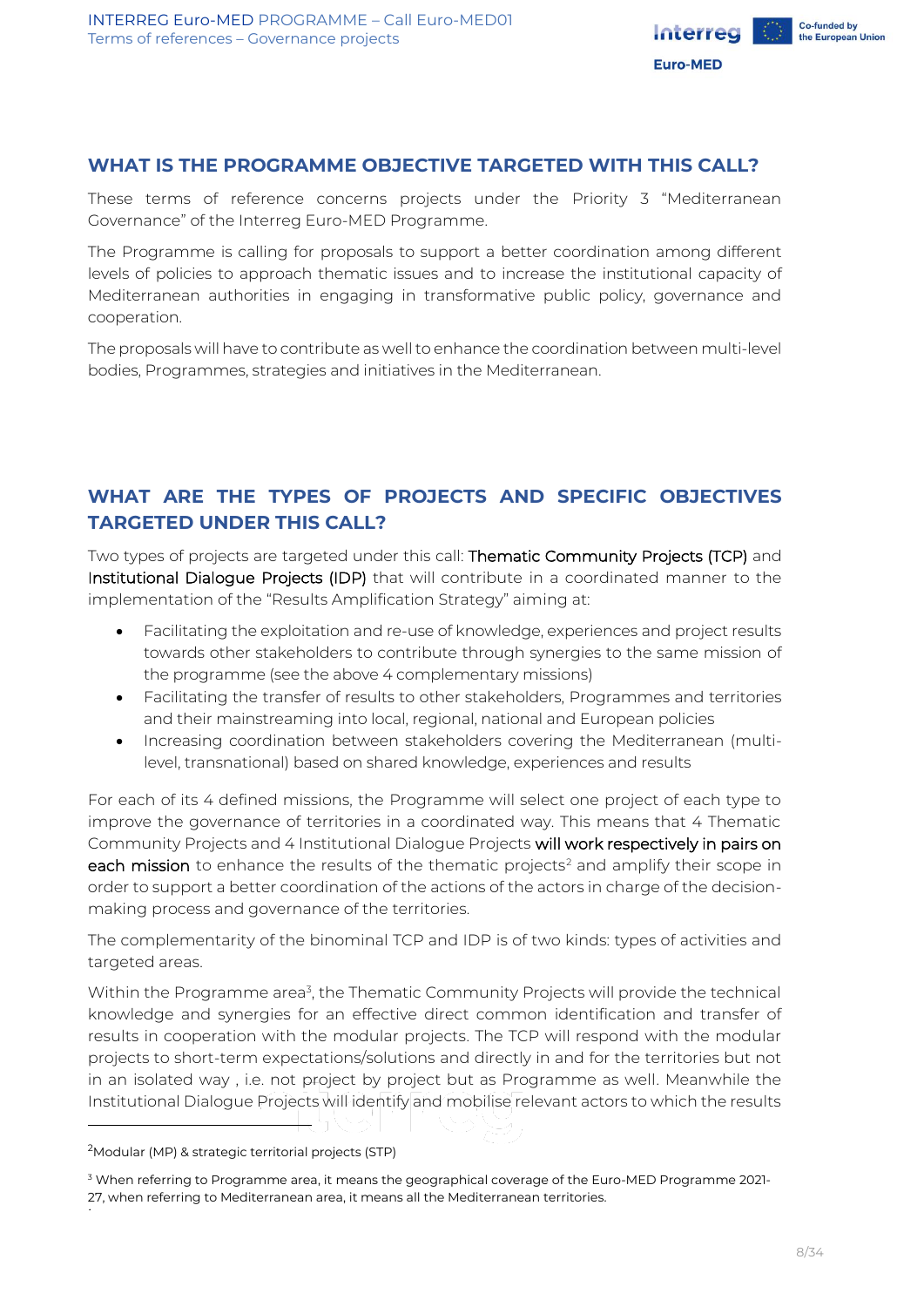

could be transferred to support, improve and implement future policies, upscaling the action of the thematic community projects. The IDP will have a medium-term reflection to anticipate and support the design of new policies in a more strategic way.

Beyond the Programme area, the Institutional Dialogue Projects will seek to reach out to external actors responsible for implementing/improving policies in their respective mission and liaise sustainably with them. The exchanges will be based on the results of the projects for which the IDP will receive support from the Thematic Community Projects.

Thus, the governance projects will amplify the results of the "study", "test", "transfer" (modulars) and "strategic territorial" thematic projects related to their respective 4 Programme missions in a complementary way: technical and political. On one hand, the TCP will analyse the results from the thematic projects and will have the technical expertise for transferring solutions. On the other hand, the IDP will analyse the political state of the art, identifying needs and opportunities in relation to the analysis made by the TCP, and will seek for potential matches to influence policies.

### Thematic Community Projects will specifically aim at:

1) establishing conditions for the reuse of results, the development of synergies and the increase of coordination between thematic projects working towards the same mission by articulating a community of Interreg Euro-MED projects partners (Targeted area: Programme area / Targeted public: Programme partners of thematic projects),

2) implementing transfer and mainstreaming strategies of Euro-MED thematic projects results in practices of public and private actors at local, regional and national levels by providing the technical support to relevant institutions (Targeted area: Programme area / Targeted public: actors of local, regional and national territories).

Taking stock of the experience of the Horizontal Projects of the 2014-2020 Interreg MED Programme, Thematic Community projects will maximise the valorisation of individual "study", "test", "transfer" and "strategic territorial" projects' results and their complementary impact in the Mediterranean area per each of the Programme's mission.

Thematic Community Projects will basically work to create synergies, identify best solutions among individual projects (combine them when relevant) and answer Programme's missions through enlarged thematic transferring actions into the Euro-Med territories and outside if possible.

### Institutional Dialogue Projects will aim at:

9

1) contributing to the implementation of transfer and mainstreaming strategies by engaging with local, regional and national authorities in support to the activities and achievements of the Thematic Community Projects (Targeted area: Programme area / Targeted public: actors of local, regional and national authorities),

2) contributing to the implementation of transfer and mainstreaming strategies by engaging with European authorities/networks and with ETC managing authorities, initiatives and strategies in the Mediterranean, (Targeted area: Mediterranean area / Targeted public: transnational networks and institutions),

3) setting up long-lasting conditions for a permanent institutional and social dialogue to bridge the transnational dimension with the local solutions, in order to contribute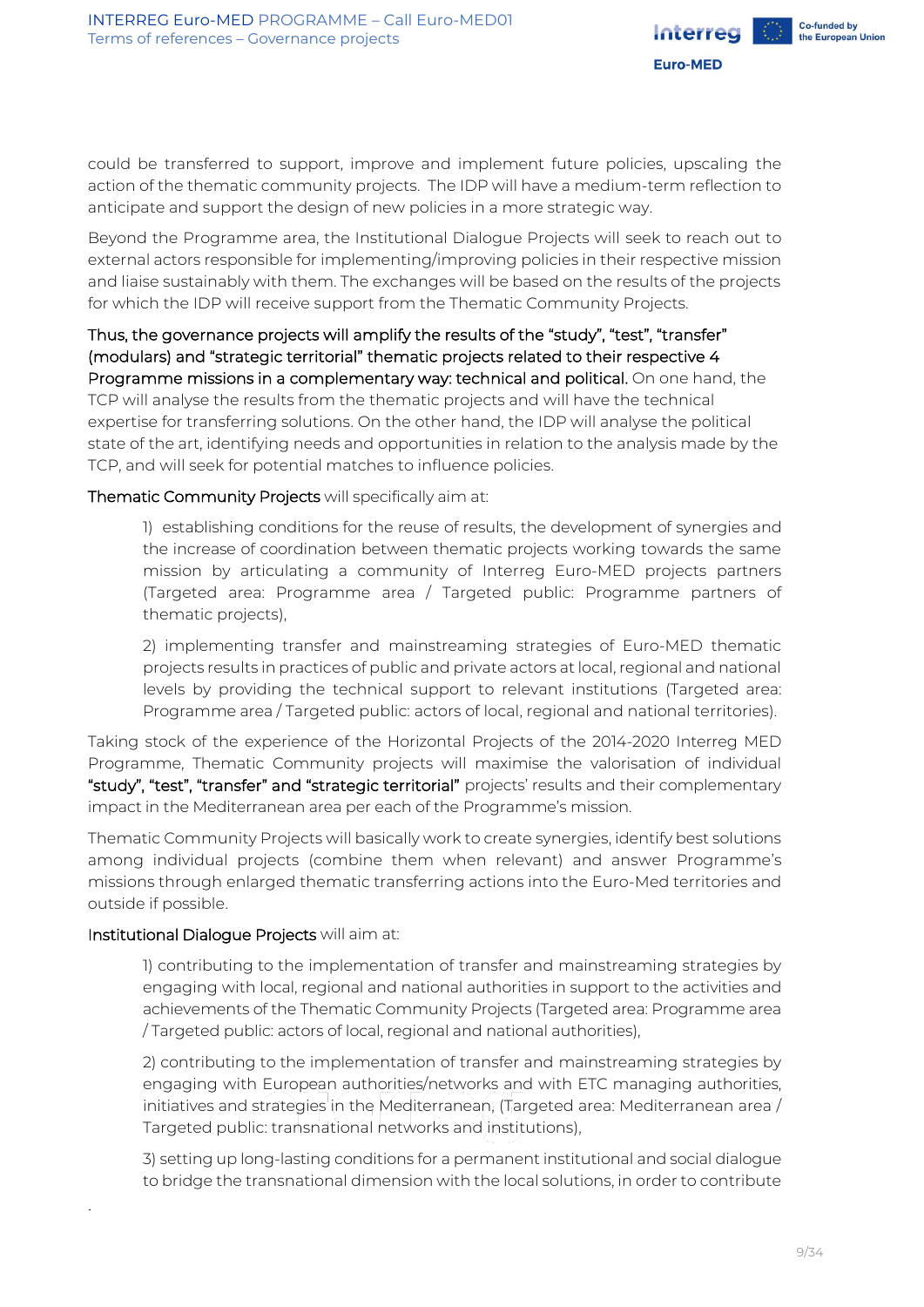

to territorial cohesion at the transnational Mediterranean level regarding each thematic mission (Targeted area: Mediterranean area / Targeted public: main actors including both institutions and representatives of civil society)

Institutional Dialogue Projects will basically work to create a permanent dialogue with European authorities/networks including civil society representatives, other European Programmes, Strategies and Initiatives outside the territorial Euro-MED partnerships and favour exchanges and transfer of solutions (i.e highlighted by Thematic Community Projects) towards institutional stakeholders outside the Programme.

Given the features of the projects already explained, complementarity of actions will be sought between the Thematic Community Projects that will give priority to accompanying the technical outreach<sup>4</sup>, transfer and uptake of results produced by thematic projects within the Programme area and towards all different actors of the territories on one hand and the Institutional Dialogue Projects that will give priority to liaising with relevant stakeholders to facilitating the transfer and mainstreaming of results and policy change within the programme area and beyond, towards all actors of the policy-making process.

The Thematic Community Projects will benefit from the institutional support gained through the Institutional Dialogue Projects and the IDP will benefit from solid results to support the coordination dialogues between actors and identify key stakeholders to involve in the transferring actions and in activities of multilevel governance.

Concrete examples from the experience of the horizontal projects and governance projects 2014-2020 on which the Thematic Community Projects and Institutional Dialogue Projects are based will be discussed in seminars organised by the Joint Secretariat during the application phase. It is therefore highly recommended to participate in these *Seminars for Applicants*.

The relations between the different types of projects could be illustrated as below:

<sup>4</sup> For instance, some Horizontal Projects 2014-2020 from which the Thematic Community Projects are driven, drafted key policy papers comprising individual results in a collective way which provided them with an audience of a wide scope and of a high level that a single projects could not have been reach alone. And thus, the Green Growth Community contributed to the drafting of a ministerial declaration of the UfM. More example will be discussed in seminars organised by the JS during the application phase.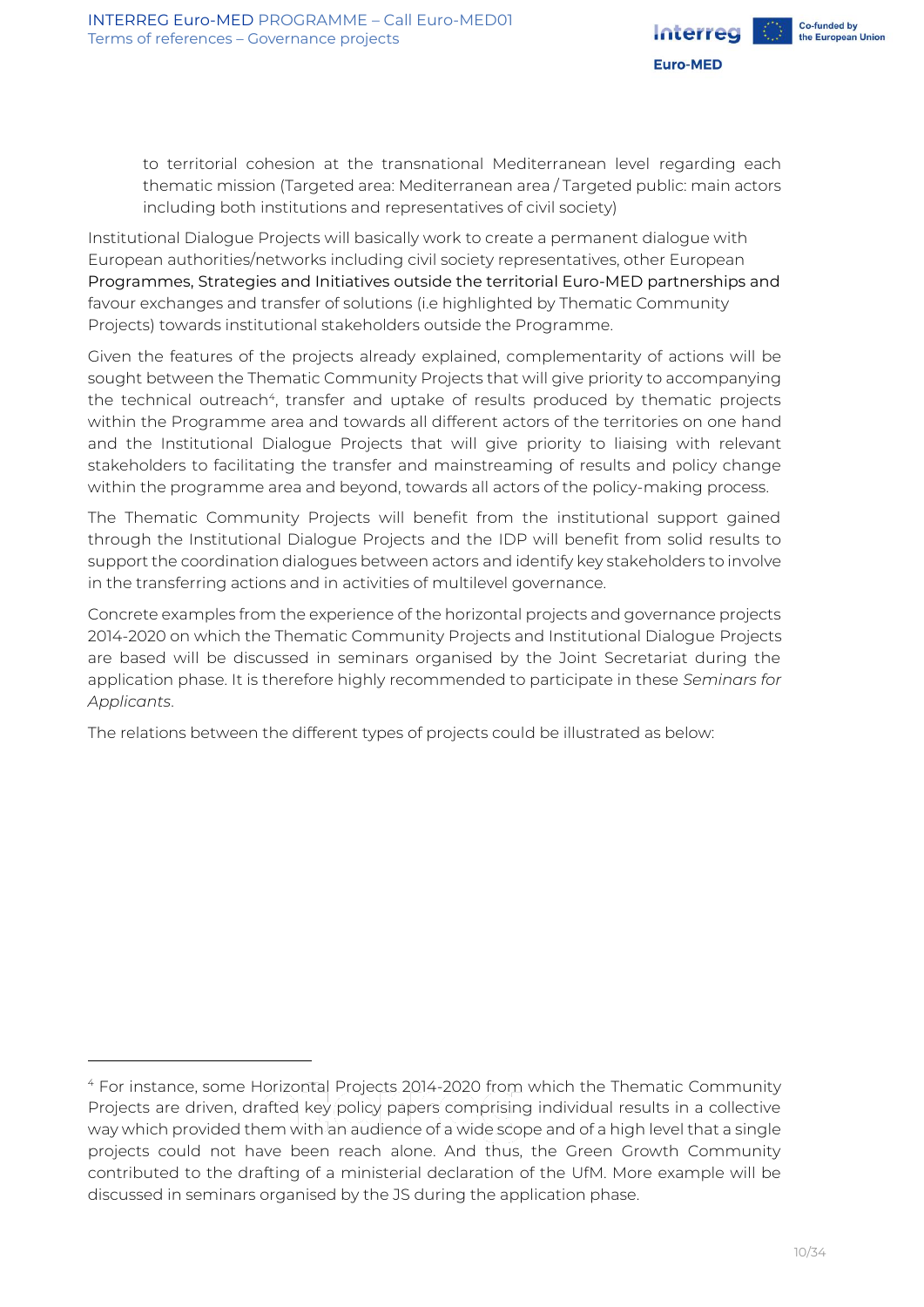



## <span id="page-10-0"></span>**WHAT ARE THE TYPES OF ACTIVITIES TO BE IMPLEMENTED AND TARGETS?**

Both types of projects will participate in a complementary way to the achievements of the objectives of the "Results Amplification Strategy".

The two types of projects will therefore share the same targets when their actions are complementary in nature but will also have complementary targets in terms of their sphere of influence. TCPs have a radius of action focused essentially on the Programme area and the Programme actors. Even though the IDPs help to identify and mobilise Programme actors and work in symbiosis with the TCPs, they also aim to reach actors beyond the Programme, integrating the results of the projects into the development of sustainable structured exchanges.

A list of complementary indicative types of activities that should be implemented, and main targets is presented below: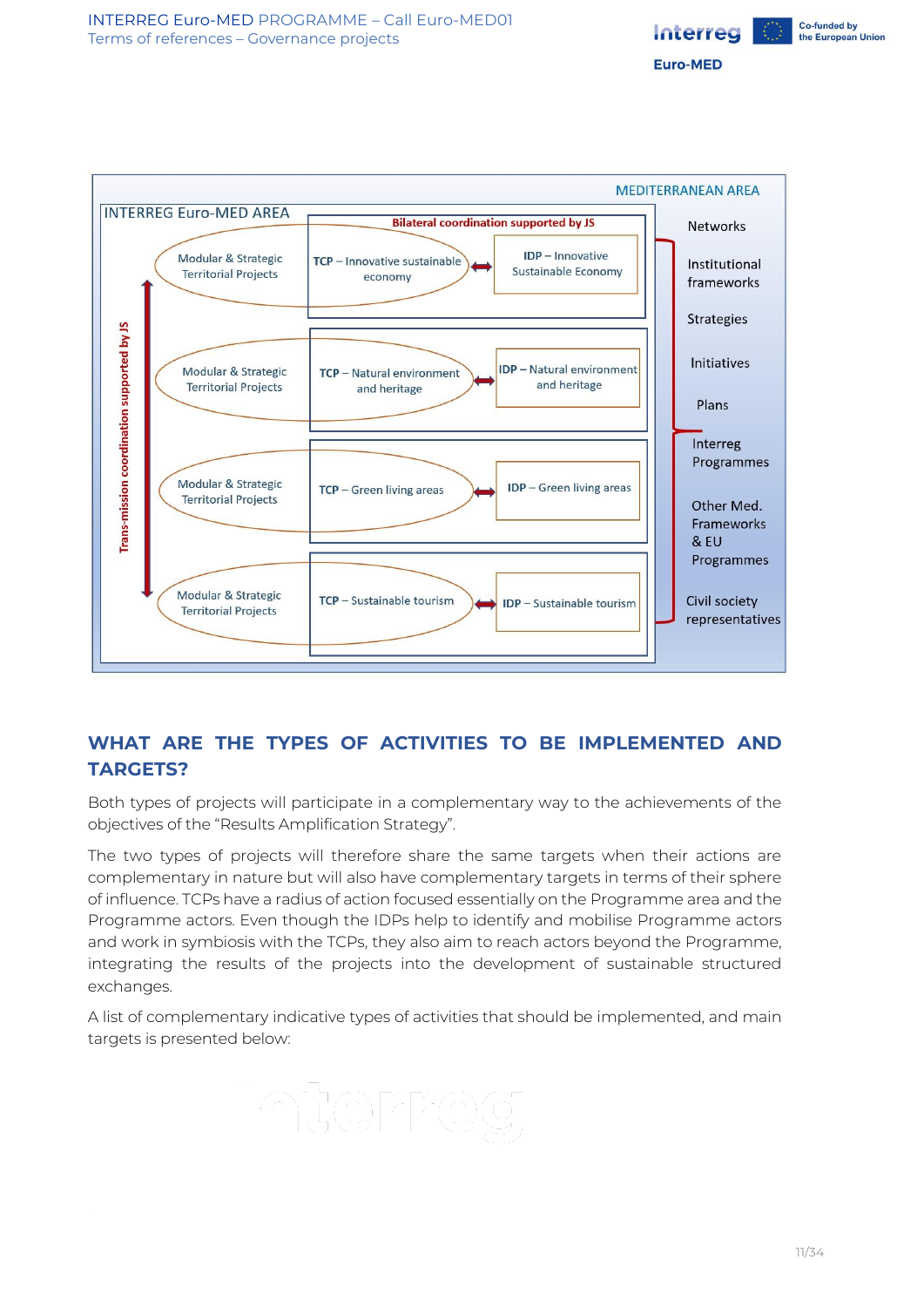

|  | <b>Euro-MED</b> |  |
|--|-----------------|--|
|  |                 |  |
|  |                 |  |

| To                                                                                                          | the Thematic Community Projects should                                                                                                                                                                                                                                                      | Targeted area and public                              |
|-------------------------------------------------------------------------------------------------------------|---------------------------------------------------------------------------------------------------------------------------------------------------------------------------------------------------------------------------------------------------------------------------------------------|-------------------------------------------------------|
| Facilitate<br>the                                                                                           | Organise thematic data from past, current and shared<br>$\checkmark$                                                                                                                                                                                                                        | Programme area                                        |
| exploitation, sharing and<br>of<br>reuse<br>knowledge,<br>experiences and project<br>by Euro-MED<br>results | projects<br>Establish a system of continuous and systematic peer review<br>$\checkmark$<br>(sharing of results and peer review)<br>Carry out analyses according to criteria of reusability and<br>✓<br>adaptability<br>Organise knowledge produced by modular and strategic<br>$\checkmark$ | Programme<br>of<br>partners<br>Thematic Projects      |
| projects<br>other<br>or<br>Programmes<br>and                                                                | territorial projects                                                                                                                                                                                                                                                                        |                                                       |
| promote the production<br>of relevant work                                                                  | Inspire linkages between thematic projects<br>✓<br>$\checkmark$<br>Organise exchanges between thematic projects by<br>exploiting the administrative and technical data made<br>available by the Programme                                                                                   |                                                       |
|                                                                                                             | $\checkmark$ Create and maintain partner networks in collaboration with                                                                                                                                                                                                                     |                                                       |
|                                                                                                             | the Institutional Dialogue Projects<br>Establish a mechanism for constructive exchange between<br>$\checkmark$<br>project partners addressing similar and complementary<br>issues                                                                                                           |                                                       |
|                                                                                                             | $\checkmark$ Produce analysis matrices to identify potential synergies<br>Integrate/aggregate results for collective dissemination to<br>✓<br>support communication and valorisation of results<br>(collective or individual valorisation)                                                  |                                                       |
|                                                                                                             | Develop a joint map/database of targets at Programme level<br>✓                                                                                                                                                                                                                             |                                                       |
| Encourage the transfer of                                                                                   | in collaboration with the Institutional Dialogue Projects<br>$\checkmark$<br>Carry out analyses according to criteria of replicability,                                                                                                                                                     | Programme area                                        |
| practices and results to                                                                                    | adaptability, transferability and integration<br>$\checkmark$<br>Set up activities to assemble, integrate and amplify the                                                                                                                                                                   |                                                       |
| other<br>actors<br>and                                                                                      | evaluated and proven results                                                                                                                                                                                                                                                                | Actors of local, regional and<br>national territories |
| their<br>territories<br>and<br>integration<br>into<br>local,                                                | Consolidate or creating networks for dissemination and<br>$\checkmark$<br>participation of actors beyond the partnership in                                                                                                                                                                 |                                                       |
| regional, national<br>and                                                                                   | collaboration with the Institutional Dialogue Projects<br>Disseminate aggregated or consolidated knowledge to<br>$\checkmark$                                                                                                                                                               |                                                       |
| European policies and<br>strategies (mainstream)                                                            | targeted actors in collaboration with Institutional Dialogue                                                                                                                                                                                                                                |                                                       |
|                                                                                                             | <b>Projects</b><br>$\checkmark$<br>Establish national institutional networks to identify local and<br>actors to facilitate transfer and<br>regional target                                                                                                                                  |                                                       |
|                                                                                                             | mainstreaming                                                                                                                                                                                                                                                                               |                                                       |
|                                                                                                             | Develop and facilitate networks beyond the partners<br>$\checkmark$<br>networks, bringing together multi-level and multi-sectoral<br>potential donors and recipients in collaboration with the<br><b>Institutional Dialogue Projects</b>                                                    |                                                       |
|                                                                                                             | $\checkmark$ Contribute to the establishment of working relationships<br>and a roadmap with relevant decision makers in                                                                                                                                                                     |                                                       |
|                                                                                                             | collaboration with Institutional Dialogue Projects Liaising<br>strategy                                                                                                                                                                                                                     |                                                       |
|                                                                                                             | $\checkmark$ Organise seminars to share previous experiences and<br>transfer and mainstream methodologies in collaboration                                                                                                                                                                  |                                                       |
|                                                                                                             | with the Institutional Dialogue Projects                                                                                                                                                                                                                                                    |                                                       |
|                                                                                                             | $\checkmark$ Organise complementary transfer activities to reinforce the<br>projects' approaches in collaboration with the Institutional                                                                                                                                                    |                                                       |
|                                                                                                             | <b>Dialogue Projects</b>                                                                                                                                                                                                                                                                    |                                                       |
| coordination<br>Increase                                                                                    | $\checkmark$<br>Implement actions to actively engage target actors in<br>networks (created, enriched, maintained) in collaboration                                                                                                                                                          | Programme area                                        |
| between actors acting on<br>Mediterranean<br>the                                                            | with Institutional Dialogue Projects (MoU, Charter, etc)<br>✓                                                                                                                                                                                                                               | Actors of local, regional and                         |
| (multi-level,                                                                                               | Promote interfaces with other initiatives and projects of<br>other Programmes to increase the coordination of actors to                                                                                                                                                                     | national territories                                  |
| transnational) based on                                                                                     | address a common problem targeted on a type of                                                                                                                                                                                                                                              |                                                       |
| this<br>knowledge,                                                                                          | geographical area through Thematic Community Projects<br>or Institutional Dialogue Projects                                                                                                                                                                                                 |                                                       |
| experience and results                                                                                      |                                                                                                                                                                                                                                                                                             |                                                       |

| the Institutional Dialogue Projects | Targeted area and public |
|-------------------------------------|--------------------------|
|                                     |                          |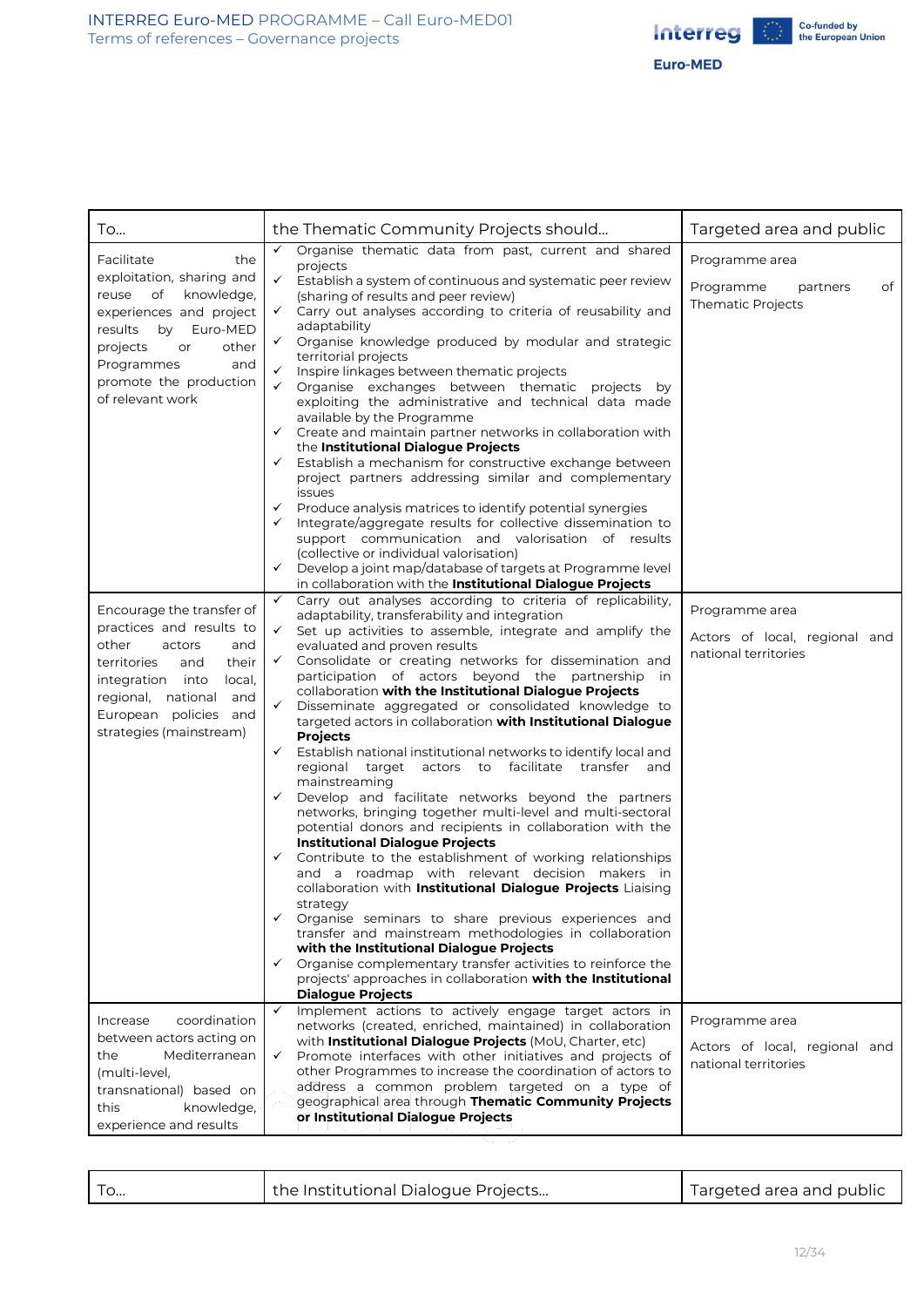

| Facilitate the exploitation,<br>sharing<br>and reuse<br>Оt<br>knowledge,<br>experiences<br>and project results<br>by<br>Euro-MED<br>projects<br>or<br>other Programmes and<br>promote the production of<br>relevant work | $\checkmark$                                                                          | Create and maintain partner networks in collaboration with<br><b>Thematic Community Projects</b><br>Develop a joint map/database of potential receivers at<br>Programme level in collaboration<br>with<br><b>Thematic</b><br><b>Community Projects</b>                                                                                                                                                                                                                                                                                                                                                                                                                                                                                                                                                                                                                                                                                                                                                                                                                                                                                                                                                                                                                                                                                                                                                                                                                                                                                                                                                                               | Programme area<br>local, regional<br>national<br>and<br>authorities                                                                                                                                                                                                  |
|--------------------------------------------------------------------------------------------------------------------------------------------------------------------------------------------------------------------------|---------------------------------------------------------------------------------------|--------------------------------------------------------------------------------------------------------------------------------------------------------------------------------------------------------------------------------------------------------------------------------------------------------------------------------------------------------------------------------------------------------------------------------------------------------------------------------------------------------------------------------------------------------------------------------------------------------------------------------------------------------------------------------------------------------------------------------------------------------------------------------------------------------------------------------------------------------------------------------------------------------------------------------------------------------------------------------------------------------------------------------------------------------------------------------------------------------------------------------------------------------------------------------------------------------------------------------------------------------------------------------------------------------------------------------------------------------------------------------------------------------------------------------------------------------------------------------------------------------------------------------------------------------------------------------------------------------------------------------------|----------------------------------------------------------------------------------------------------------------------------------------------------------------------------------------------------------------------------------------------------------------------|
|                                                                                                                                                                                                                          | $\checkmark$                                                                          | Actively promote the replication of successful activities to                                                                                                                                                                                                                                                                                                                                                                                                                                                                                                                                                                                                                                                                                                                                                                                                                                                                                                                                                                                                                                                                                                                                                                                                                                                                                                                                                                                                                                                                                                                                                                         |                                                                                                                                                                                                                                                                      |
| Encourage the transfer of<br>practices and results to<br>other actors and territories<br>and their integration into<br>local, regional, nationa<br>and European policies and<br>strategies (mainstream)                  | $\checkmark$<br>✓<br>✓<br>✓<br>✓<br>✓<br>$\checkmark$<br>✓<br>✓<br>✓<br>✓             | local, regional and national authorities<br>Consolidate or create networks for dissemination and<br>participation of actors beyond the partners networks in<br>collaboration with Thematic Community Projects<br>Disseminate aggregated or consolidated knowledge to<br>targeted actors in collaboration with Thematic Community<br><b>Projects</b><br>Develop and facilitate networks bringing together multi-<br>level and multi-sectoral potential donors and recipients in<br>collaboration with Thematic Community Projects<br>Establish working relationships and a roadmap with relevant<br>decision makers in collaboration with <b>Thematic Community</b><br><b>Projects-Liaising strategy</b><br>Deploy collective advocacy activities (including networking)<br>with decision-makers for amplification and integration of<br>results<br>Pre-identify tailor-made capitalisation actions for each level<br>of governance<br>Establishing coordinated capitalisation mechanisms/bodies<br>at micro, meso and macro levels<br>Identify and promote complementarity with ongoing<br>activities in "mentoring" cities <sup>5</sup> (donors or recipients)<br>Favour legislative agenda that affects the thematic<br>communities<br>$\checkmark$ Organise seminars to share previous experiences and<br>transfer and mainstream methodologies in collaboration<br>with Thematic Community Projects<br>Organise complementary transfer activities to reinforce the<br>projects' approaches in collaboration with <b>Thematic</b><br><b>Community Projects</b><br>Support capacity building of public institutions in the regions | Mediterranean area<br>Transnational<br>network<br>and<br>institutions                                                                                                                                                                                                |
|                                                                                                                                                                                                                          |                                                                                       | to design, implement and evaluate transformative policies                                                                                                                                                                                                                                                                                                                                                                                                                                                                                                                                                                                                                                                                                                                                                                                                                                                                                                                                                                                                                                                                                                                                                                                                                                                                                                                                                                                                                                                                                                                                                                            |                                                                                                                                                                                                                                                                      |
| Increase coordination and<br>dialogue between actors<br>acting<br>the<br>on<br>Mediterranean<br>(multi-<br>level, transnational) based<br>this<br>knowledge,<br>on<br>experience and results                             | $\checkmark$<br>$\checkmark$<br>✓<br>$\checkmark$<br>$\checkmark$<br>✓<br>✓<br>✓<br>✓ | necessary to achieve the objectives of the thematic missions<br>Implement actions to actively engage target actors in<br>networks (created, enriched, maintained) - MoU, Charter, etc<br>- in collaboration with Thematic Community Projects<br>Identify links between legislative processes at regional and<br>local/ and regional and national levels<br>Facilitate cooperation and complementarity between<br>regions and local authorities<br>Analyse and draw up the state of the art of cooperation and<br>capitalisation processes linked to the Programme's missions<br>in the MED area beyond the Programme<br>Exchange regularly on opportunities with the network of<br>Euro-MED National Contact Points,<br>National Hubs<br>(WestMED), Thematic Steering Groups (EUSAIR)<br>To set up a mechanism for the analysis (national policies,<br>conditions of evolution, etc.) of opportunities, favouring the<br>matching between the needs and projects orientation<br>Create / participate in cross-cutting working groups of<br>Mediterranean actors<br>Facilitate thematic exchanges with EU DGs<br>Facilitate exchanges with EU Parliament committees and<br><b>MEPs</b>                                                                                                                                                                                                                                                                                                                                                                                                                                                | Mediterranean area<br>Main actors including national<br>and transnational authorities as<br>well as representatives of civil<br>society to enable upward and<br>information flows,<br>downward<br>thematic<br>mainstream<br>Programmes and agencies such<br>as CINEA |

5 "mentoring cities": term used by Interreg MED 2014/2020 thematic communities to designate cities that have adopted solutions and are willing to support other cities in their process of adopting a solution.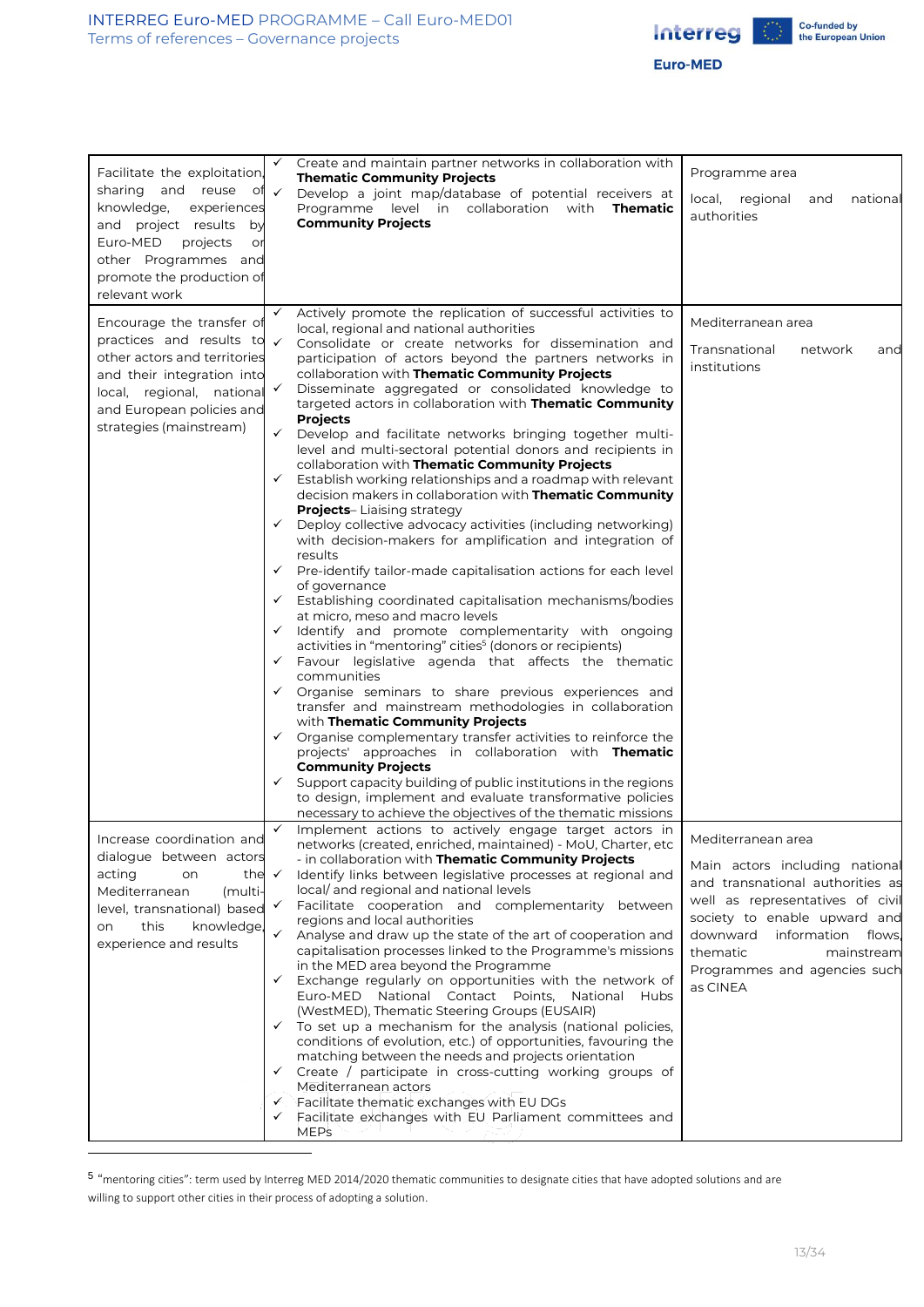

|              | Establish a communication and mainstreaming strategy                   |  |
|--------------|------------------------------------------------------------------------|--|
|              | according to the international and European agendas                    |  |
|              | related to the Programme's mission and thematic priorities             |  |
| ✓            | Promote interfaces with other initiatives and projects of              |  |
|              | other Programmes to increase the coordination of actors to             |  |
|              | address a common problem targeted on a type of                         |  |
|              | geographical area through Thematic Projects or                         |  |
|              | <b>Institutional Dialogue Projects</b>                                 |  |
| $\checkmark$ | Offer common methodologies to approach ERDF managing                   |  |
|              | authorities at national and sub-national level                         |  |
|              | $\checkmark$ Coordinate events to take larger benefit from them        |  |
| $\checkmark$ | Establish a mechanism for the development of joint                     |  |
|              | transnational action plans                                             |  |
|              | $\checkmark$ Consolidate or create networks in order to strengthen the |  |
|              | presence of the Euro-MED space at transnational and                    |  |
|              | European level as well as cooperation within the                       |  |
|              | participating States and beyond the Programme, for                     |  |
|              | example with non-EU countries of the Eastern and Southern              |  |
|              | shores                                                                 |  |
|              | Liaise with administrative/political structures outside the            |  |
|              | Programme and with other Territorial Programmes to                     |  |
|              | contribute to the shared objectives (with thematic and                 |  |
|              | territorial Programmes in the Euro-MED space and with                  |  |
|              | strategies, notably the macro-regional strategies EUSAIR and           |  |
|              | EUSALP and the WESTMED initiative, and other initiatives in            |  |
|              | the Mediterranean)                                                     |  |
|              | Include and capitalise on activities with Eastern and                  |  |
|              | Southern neighbours                                                    |  |
|              |                                                                        |  |

Furthermore, inspired by the joint initiatives of the 2014-2020 Horizontal projects in establishing the Interreg MED Academy, the Joint Secretariat (JS) will foster the continuation of this Academy by setting up the Euro-MED Academy in which the JS along with the TCP and IDP will take part.

The 2014-2020 "Interreg MED Academy" was created for the Interreg MED thematic Communities (animated by Horizontal Projects 2014-2020) and PANORAMED (Governance Platform Project) to join forces to make accessible and available to a wider audience the knowledge and skills developed by their transnational cooperation projects with the ultimate ambition of shaping the "Next Generation of Mediterranean Leaders of inclusive and sustainable development".

The training modules, that are taking place in 2022, are aimed at mid-level career experts, civil servants and entrepreneurs to fully benefit from the exchanges and the hands-on experiences of territorial cooperation projects and practitioners.

The learning modules are based on a series of pre-recorded lectures, plus reading suggestions, interactive exercises and mentorship. Every module is enriched by live conferences with guest speakers from public authorities and private sector, who shed some light on the ongoing trends and challenges. The best practices and case studies coming from the transnational cooperation projects are discussed inside the courses or in live conferences.

By creating an "Interreg Euro-Med Academy" delivering training on strategic issues addressed by the Interreg MED Programme on-line and in presence, the Interreg Communities meant to:

- ✓ Support transferring and capitalising of actions by creating a "community of interest" of Mediterranean stakeholders.
- ✓ Strengthen the collaboration between projects to reach out a wider audience.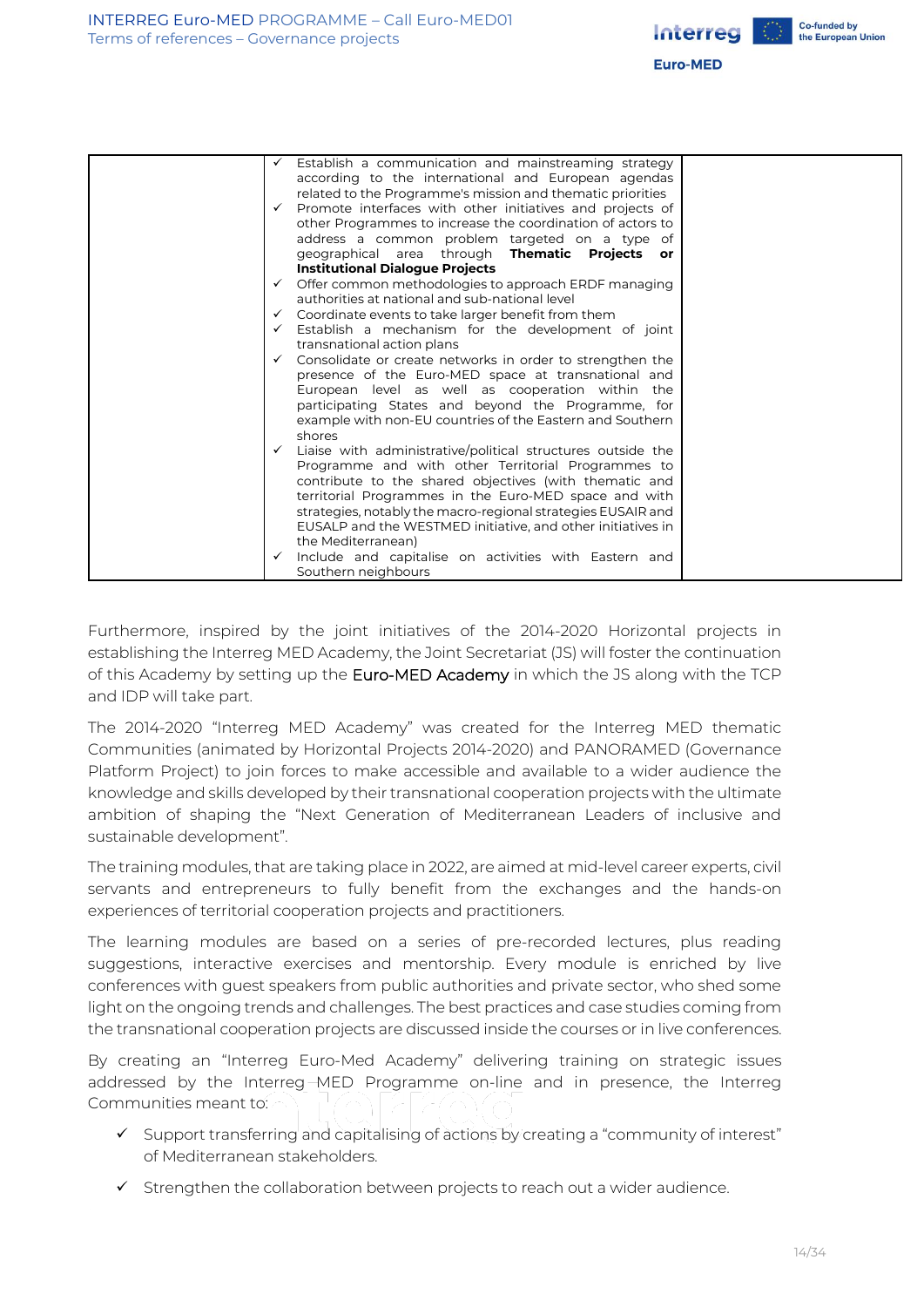

 $\checkmark$  Facilitate the emergence and adoption of a shared methodology and quality standard to share the knowledge and hands-on experience, and to highlight case studies coming from the transnational cooperation projects.<sup>6</sup>

The 2021-2027 Euro-MED Academy will support Communities of Practice<sup>7</sup> and strengthen Communities of Interest<sup>8</sup> related to the missions in order to increase the scope of the results generated by the Euro-MED projects and to propose to the Mediterranean actors, who should be invited to take the courses and intervene, a space/a host structure for sharing and reinforcing crosscutting competences in order to achieve the common objectives.

In line with the Results Amplification Strategy of the Programme, the Academy will:

- ✓ Promote the capitalisation of the results generated by the projects
- $\checkmark$  Increase the capacity of institutions and stakeholders to take into account the results of cooperation in decision-making
- ✓ Strengthen cooperation between the different actors acting in the Mediterranean (other Programmes, Strategies, Initiatives)

The governance projects will be the drivers of this academy with the active support of the JS. The proposal of the governance projects should include concrete activities for the improvement and implementation of the Euro-MED Academy concept already achieved during 2014/20. Once approved, the JS will convene a working group that will form the Steering Committee, composed of a representative of each Governance project and a coordinator within the JS, to bring together the ideas and design the Academy in detail. The implementation of the Academy, with the first training modules, probably for partners (e.g. Communication training, Lobbying, mainstreaming) should be able to start in the first half of 2023.

## <span id="page-14-0"></span>**COORDINATION BETWEEN THEMATIC COMMUNITY PROJECTS AND INSTITUTIONAL DIALOGUE PROJECTS**

Being part of the Results Amplification Strategy and embedded in a network of relations and complementary tasks, the coordination between projects will be multiple:

- $\checkmark$  TCP and IDP working in pairs on the same mission will have to work in synergy and therefore adjust their respective work plan taking into account the joint objectives
- $\checkmark$  TCPs implementing same types of activities can benefit from the experience and ongoing initiatives from other projects
- $\checkmark$  IDPs implementing same types of activities can benefit from the experience and ongoing initiatives from other projects

The JS will support actively the projects in their tasks related to the 3 objectives of the RAS.

Therefore, 2 mechanisms of coordination are foreseen, one at the selection stage of the projects, and one during the implementation of the projects.

<sup>&</sup>lt;sup>6</sup> The Interreg MED Academy: a brief presentation. <https://www.interreg-euro-med-academy.eu/>

Wenger et Trayner <https://wenger-trayner.com/introduction-to-communities-of-practice/> Gerhard Fischer Microsoft Word - [norway-final-to-distribute.doc \(colorado.edu\)](http://l3d.cs.colorado.edu/~gerhard/papers/iris24.pdf)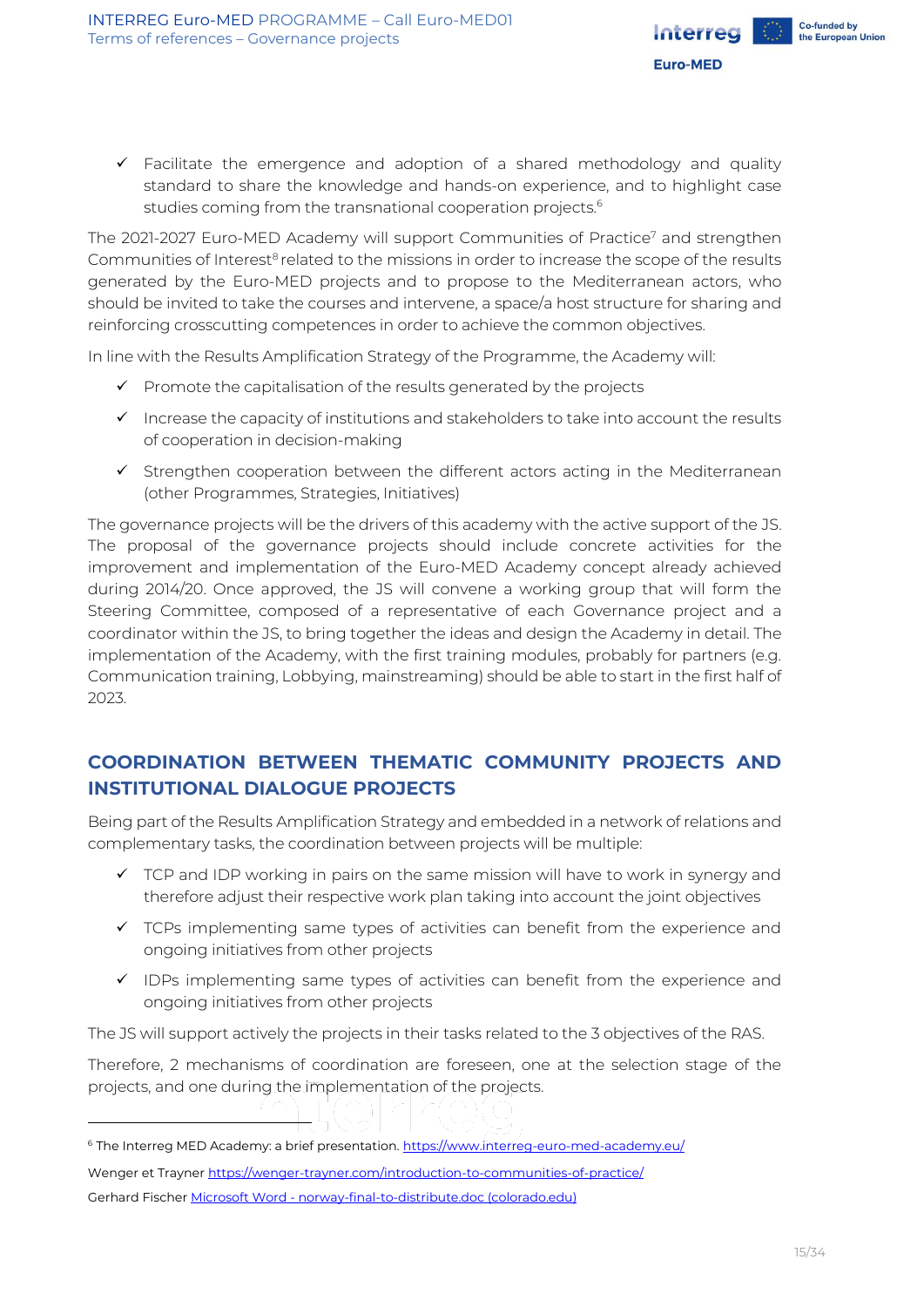

- $\checkmark$  At the selection stage of the projects, projects selected by the Programme Committee will be oriented by the JS to adjust the timetable and first steps of the workplan with the binominal project before the contracting procedure.
- $\checkmark$  During the implementation of the projects, the JS will support the coordination between projects working under the same mission and between projects of the same kind by animating a Permanent Coordination Group of relevant representatives of the projects (leaders of specific activities according to needs).

This group will be led by the JS and will operate through regular online and face to face meetings. Therefore, projects must allocate budget for this type of activity. Further information will be provided during the Seminars for Applicants.

## <span id="page-15-0"></span>**WHAT SHOULD THE PROJECTS BUILD ON?**

The capitalisation of experiences and results is a common thread in the Programme and the core of the strategy to amplify results. Therefore, project proposals will have to take into account the Interreg MED 2014-2020 experience and draw on the implementation and work of horizontal projects, strategic projects and PANORAMED previous experience and outcomes. Seminars will be organised by the JS during the application phase to facilitate this task. Participation to the afore-mentioned seminars is crucial for the drafting of the applications.

To this end, we invite you to consult the library of the Programme's deliverables to find the work and results of all our projects, in particular those of the Horizontal and Strategic projects 2014-20 as well as those of PANORAMED: Interreg MED - [Our projects \(interreg-med.eu\)](https://interreg-med.eu/projects-results/our-projects/)

You can consult this library from the Programme's website where you will also find all the news of all our projects: [Interreg MED \(interreg-med.eu\)](https://interreg-med.eu/)

You will find in particular the following documents and works, essential to understand the work undertaken and the results:

- ✓ *Impact evaluation* of the Programme Interreg MED [Governing document & Annual](https://interreg-med.eu/documents-tools/governing-document-annual-reports/)  [reports \(interreg-med.eu\)](https://interreg-med.eu/documents-tools/governing-document-annual-reports/)
- ✓ *MED Positioning paper* by PANORAMED (soon to be published [Governance -](https://governance.interreg-med.eu/no-cache/fr/news-events-french/news-french/detail-french/actualites/panoramed-med-positioning-paper/) [Panoramed : Med Positioning Paper \(interreg-med.eu\)](https://governance.interreg-med.eu/no-cache/fr/news-events-french/news-french/detail-french/actualites/panoramed-med-positioning-paper/)
- ✓ *Stocktaking paper* of PANORAMED [\(Governance -Stocktaking of PANORAMED and](https://governance.interreg-med.eu/no-cache/news-events/news/detail/actualites/stocktaking-of-panoramed-and-the-way-ahead/)  [the way ahead \(interreg-med.eu\)\)](https://governance.interreg-med.eu/no-cache/news-events/news/detail/actualites/stocktaking-of-panoramed-and-the-way-ahead/)
- ✓ *Key Policy Papers* of PANORAMED

Maritime and coastal tourism Interreg MED - [Detail \(interreg-med.eu\)](https://interreg-med.eu/projects-results/our-project-results/detail/?tx_elibrary_pi1%5Blivrable%5D=11360&tx_elibrary_pi1%5Baction%5D=show&tx_elibrary_pi1%5Bcontroller%5D=Frontend%5CLivrable&cHash=b47ba207a1bb94ee4eaa8a8853f3112b)

Maritime surveillance Interreg MED - [Detail \(interreg-med.eu\)](https://interreg-med.eu/projects-results/our-project-results/detail/?tx_elibrary_pi1%5Blivrable%5D=11023&tx_elibrary_pi1%5Baction%5D=show&tx_elibrary_pi1%5Bcontroller%5D=Frontend%5CLivrable&cHash=5de905270d0bddaf1cc2e74c305c541d)

Innovation Interreg MED - [Detail \(interreg-med.eu\)](https://interreg-med.eu/projects-results/our-project-results/detail/?tx_elibrary_pi1%5Blivrable%5D=10524&tx_elibrary_pi1%5Baction%5D=show&tx_elibrary_pi1%5Bcontroller%5D=Frontend%5CLivrable&cHash=31b0eb9c01a7c22bca9f6a5cf07871df)

- ✓ *Best practice transferability report on Migration* Governance [Detail \(interreg-med.eu\)](https://governance.interreg-med.eu/what-we-achieve/deliverables-database/detail/?tx_elibrary_pi1%5Blivrable%5D=10525&tx_elibrary_pi1%5Baction%5D=show&tx_elibrary_pi1%5Bcontroller%5D=Frontend%5CLivrable&cHash=bbe879576d3f9900727309189b737970)
- $\checkmark$  Policy Briefs issued from the PANORAMED Dialogues (soon to be published regarding the event: [Governance -A successful PANORAMED DIALOGUES provide](https://governance.interreg-med.eu/no-cache/en/news-events/news/detail/actualites/a-successful-panoramed-dialogues-provide-insights-and-recommendations-for-the-future-of-mediterranea/)  [insights and recommendations for the future of Mediterranean governance](https://governance.interreg-med.eu/no-cache/en/news-events/news/detail/actualites/a-successful-panoramed-dialogues-provide-insights-and-recommendations-for-the-future-of-mediterranea/)  [\(interreg-med.eu\)\)](https://governance.interreg-med.eu/no-cache/en/news-events/news/detail/actualites/a-successful-panoramed-dialogues-provide-insights-and-recommendations-for-the-future-of-mediterranea/)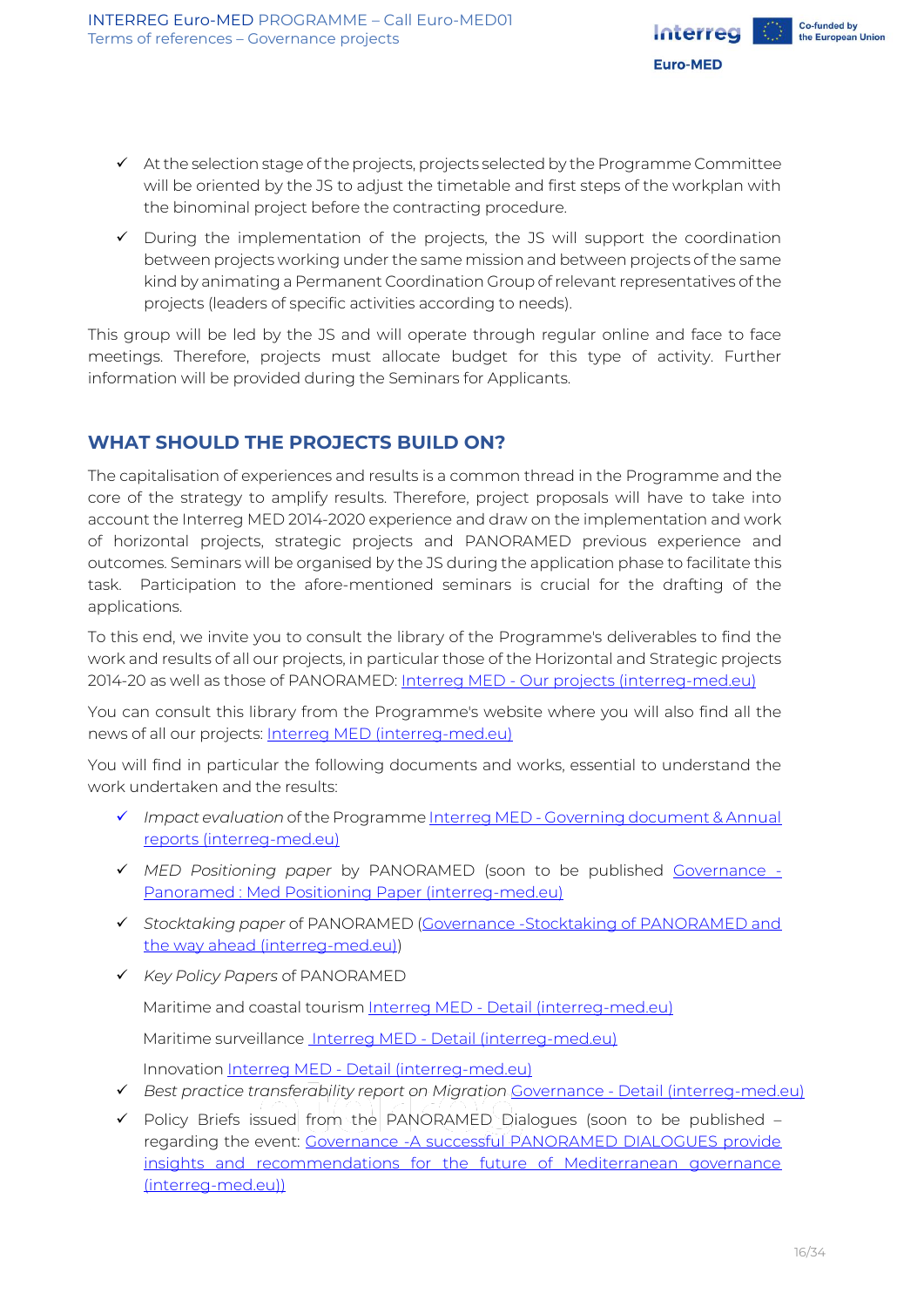

- ✓ *Thematic Gaps and Growth Opportunities Reports* of PANORAMED Maritime and coastal tourism Interreg MED - Detail [\(interreg-med.eu\)](https://interreg-med.eu/projects-results/our-project-results/detail/?tx_elibrary_pi1%5Blivrable%5D=8529&tx_elibrary_pi1%5Baction%5D=show&tx_elibrary_pi1%5Bcontroller%5D=Frontend%5CLivrable&cHash=dca06d823eb0f849452b1e43dbfeb30f) Maritime surveillance Interreg MED - [Detail \(interreg-med.eu\)](https://interreg-med.eu/projects-results/our-project-results/detail/?tx_elibrary_pi1%5Blivrable%5D=8530&tx_elibrary_pi1%5Baction%5D=show&tx_elibrary_pi1%5Bcontroller%5D=Frontend%5CLivrable&cHash=b31ab98a6a44602df0559a87bbc8424b) Innovation Interreg MED - [Detail \(interreg-med.eu\)](https://interreg-med.eu/projects-results/our-project-results/detail/?tx_elibrary_pi1%5Blivrable%5D=9625&tx_elibrary_pi1%5Baction%5D=show&tx_elibrary_pi1%5Bcontroller%5D=Frontend%5CLivrable&cHash=c3aff33f422efc31876fe61c616bb2a4)
- $\checkmark$  Report on the seminar on Feedback on experiences on thematic community building organised by the JS (soon to be published Interreg MED - Workshop n°1 : Preparing [for the 1st Call on Governance projects \(interreg-med.eu\)\)](https://interreg-med.eu/no-cache/news-events/events/detail/actualites/workshop-n1-preparing-for-the-1st-call-on-governance-projects/)
- $\checkmark$  Report on the seminar on Feedback on experiences on thematic analysis of 2014-20 thematic communities results organised by the JS (soon to be published [Interreg](https://interreg-med.eu/no-cache/news-events/events/detail/actualites/workshop-n2-preparing-for-the-1st-call-on-governance-projects/)  [MED -Workshop n°2: Preparing for the 1st Call on Governance projects \(interreg](https://interreg-med.eu/no-cache/news-events/events/detail/actualites/workshop-n2-preparing-for-the-1st-call-on-governance-projects/)[med.eu\)\)](https://interreg-med.eu/no-cache/news-events/events/detail/actualites/workshop-n2-preparing-for-the-1st-call-on-governance-projects/)
- ✓ Report on the seminar on Feedback on experiences on liaising, transferring and mainstreaming processes implemented bu Horizontal and Governance projects organised by the JS (soon to be published [Interreg MED -Workshop n°3: Preparing](https://interreg-med.eu/no-cache/news-events/events/detail/actualites/workshop-n3-preparing-for-the-1st-call-on-governance-projects/)  [for the 1st Call on Governance projects \(interreg-med.eu\)\)](https://interreg-med.eu/no-cache/news-events/events/detail/actualites/workshop-n3-preparing-for-the-1st-call-on-governance-projects/)
- ✓ Mainstreaming experimentation final report by PANORAMED [Governance -](https://governance.interreg-med.eu/what-we-achieve/deliverables-database/detail/?tx_elibrary_pi1%5Blivrable%5D=10521&tx_elibrary_pi1%5Baction%5D=show&tx_elibrary_pi1%5Bcontroller%5D=Frontend%5CLivrable&cHash=16613c7ab9b5120c3d9f018accc22a26) Detail [\(interreg-med.eu\)](https://governance.interreg-med.eu/what-we-achieve/deliverables-database/detail/?tx_elibrary_pi1%5Blivrable%5D=10521&tx_elibrary_pi1%5Baction%5D=show&tx_elibrary_pi1%5Bcontroller%5D=Frontend%5CLivrable&cHash=16613c7ab9b5120c3d9f018accc22a26)
- ✓ Mainstreaming experimentations factsheets by PANORAMED [Governance -](https://governance.interreg-med.eu/what-we-achieve/deliverables-database/detail/?tx_elibrary_pi1%5Blivrable%5D=10523&tx_elibrary_pi1%5Baction%5D=show&tx_elibrary_pi1%5Bcontroller%5D=Frontend%5CLivrable&cHash=d21e4a533d35e8f175a8bb491082233d) Detail [\(interreg-med.eu\)](https://governance.interreg-med.eu/what-we-achieve/deliverables-database/detail/?tx_elibrary_pi1%5Blivrable%5D=10523&tx_elibrary_pi1%5Baction%5D=show&tx_elibrary_pi1%5Bcontroller%5D=Frontend%5CLivrable&cHash=d21e4a533d35e8f175a8bb491082233d)

Documents awaiting publication will be published on the Programme website. Please check the website for news. Links will also be provided at the applicant seminars.

## <span id="page-16-0"></span>**WHAT ARE THE EXPECTED OUTPUTS?**

Thematic Community Projects, in their respective mission, shall be expected most particularly to contribute to draft policy implementing measures and recommendations, sign Memoranda of Understanding (MOUs) agreements, improve procedures, make regulatory proposals, implement transferring and mainstreaming plans, communicate transferring and mainstreaming reports, as well as perform transferring and mainstreaming assessments.

Institutional Dialogue Projects, in their respective mission, shall be expected most particularly to contribute to effective and permanent networks of authorities and stakeholders, to participative and coordinated mechanisms for better governance at the transnational Mediterranean and European level, and increase agreement and readiness for authorities to welcome the evolution of joint policy frameworks.

2 Output indicators have been selected by the Programme for Governance Axis, applying to both types of governance projects:

1. Output indicator "Jointly developed solutions"

The indicator counts the number of jointly developed solutions between different projects or with external programme stakeholders that contribute to improve cooperation governance for the area. In order to be counted for the indicator, an identified action should include indications on the type of cooperation and engaged projects or stakeholders. A jointly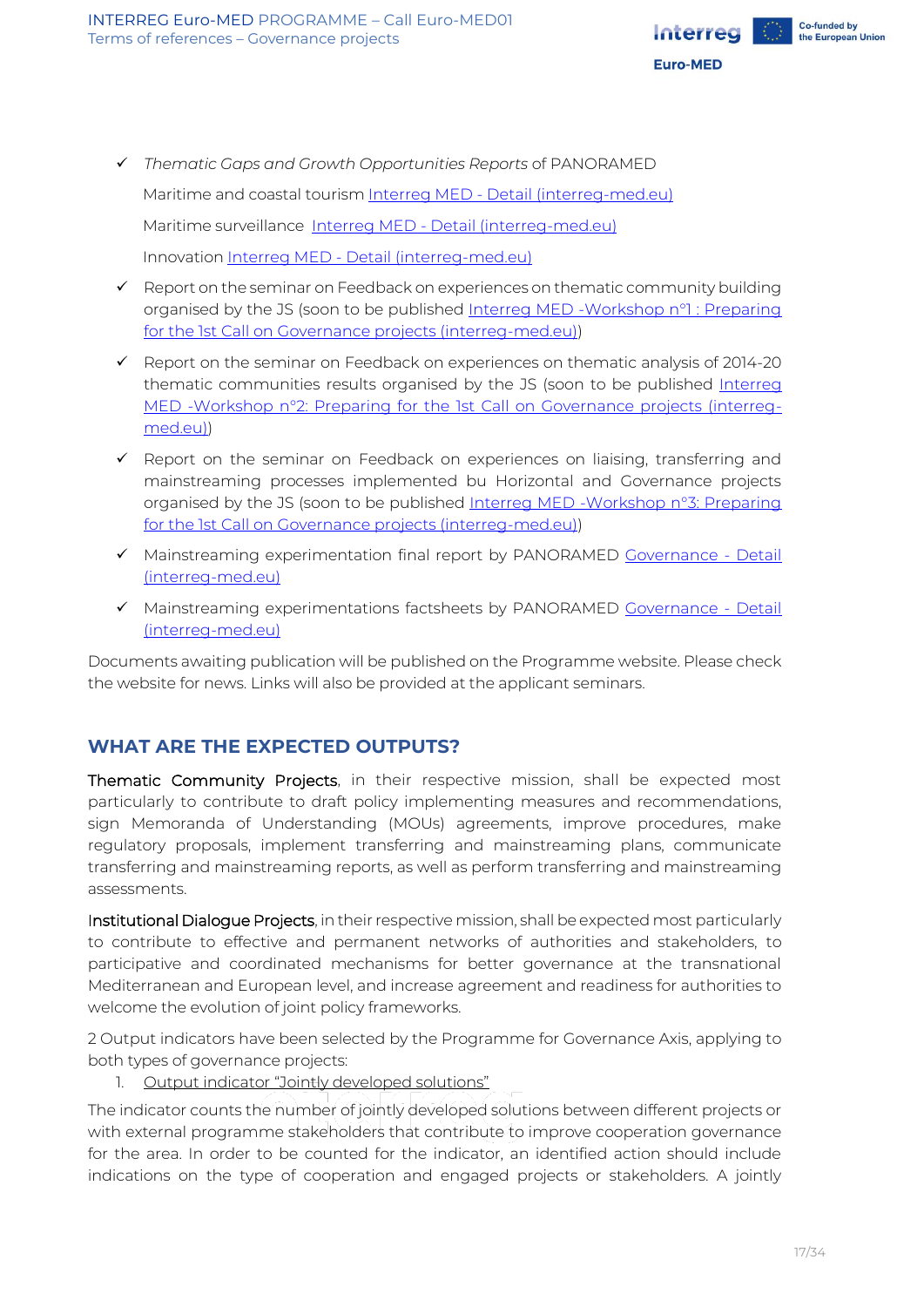

developed action implies the involvement of organizations from at least two projects or one project and one external organisation in the drafting and design process of the action.

Jointly developed actions, resulting from cooperation within funded projects, are needed to support better cooperation governance and to:

- ✓ Establish conditions for synergy and coordination between thematic projects
- ✓ Implement mainstreaming strategies in local, regional, national and European policies in partnership with relevant institutions
- ✓ Support institutional coordination between regional, national and European authorities/networks and between ETC managing authorities, initiatives and strategies in the Mediterranean
- $\checkmark$  Set up long-lasting conditions for a permanent institutional dialogue.

Targeted actions refer to:

- $\checkmark$  Actions related to the support to transferring and mainstreaming
- ✓ Actions related to joint advocacy/lobbying
- $\checkmark$  Actions related to the drafting of common solution-oriented documents contributing to achieve the Programme missions
- ✓ Actions related to support institutional coordination between projects and initiatives / strategies
- $\checkmark$  Actions related to the design of coordinated approaches
- $\checkmark$  Actions related to the implementation of liaising activities.

The target value for the Euro-MED Programme is 53.

#### 2. Output indicator "Organisations cooperating across borders"

The indicator counts the organisations cooperating formally in supported projects.

Main target groups are represented by : regional and national authorities, networks of decision makers, protected areas, energy and environmental agencies, business management organisations/agencies, Universities/research centres, NGOs/ local communities and associations, which work on enhancing synergies and coordination between thematic projects and supporting institutional coordination towards the Programme missions.

Cooperation between organisations across borders is essential to ensure the optimisation of resources for greater positive impact on territories, the harmonisation of policies for a better territorial cohesion.

This output indicator, computing both project partners and associate partners, will allow the measurement of cooperation between organisations not only within the Programme area but also in the wider Mediterranean area, mainly with Eastern and Southern Mediterranean countries.

The target value for the Euro-MED Programme is 91.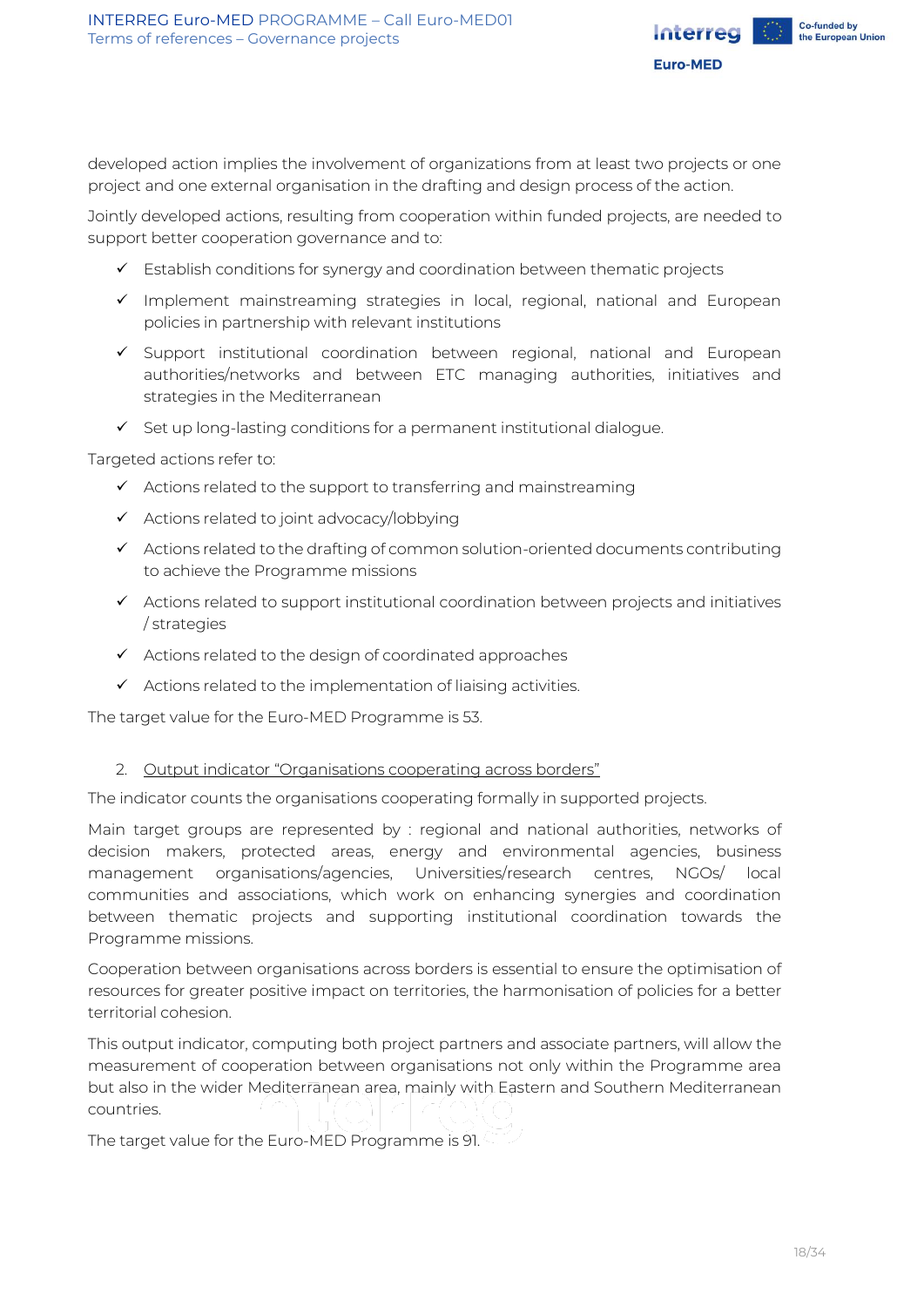

## <span id="page-18-0"></span>**WHAT ARE THE EXPECTED RESULTS?**

Both types of projects shall contribute in a coordinated manner to:

- $\checkmark$  A more coordinated approach to thematic issues with local, regional, national and European policies thanks to collectively empowered results of Interreg Euro-MED projects
- $\checkmark$  Increased institutional capacity of Mediterranean public authorities in transformative public policies, governance and transnational cooperation
- ✓ Increased coordination and cooperation between regional, national and supranational institutions/bodies and Programmes acting in the area as well as with strategies and initiatives.

Two result indicators have been selected by the Programme for Governance Axis, applying to both types of governance projects:

1. Result indicator "Solutions taken up or up-scaled by organisations"

The indicator counts the number of solutions, other than legal or administrative solutions, that are developed by supported projects and are taken up or upscaled during the implementation of the project or within one year after project completion. At Programme level, to be counted for this indicator, the solutions shall have been effectively taken up or upscaled or be at the initial stage of uptake/upscale, by a given organization, during the implementation of the project or at project closure.

Concrete solutions, resulting from cooperation among governance projects and with external stakeholders, are key to increase cooperation and better governance in the Mediterranean.

However, the concrete take up or upscale of developed solutions by relevant organisations is needed to have an impact on governance processes in different territories. Several projects funded during the 2014-2020 programming period aimed at engaging authorities through a written commitment for the adoption of developed methodologies/tools/services. Therefore, the programme has decided to consider the take up or upscale of developed solutions as expected result of supported projects, which will reflect the impact of the programme on the territories governance.

This result indicator will concretely reflect the effective uptake of solutions, contributing to achieve programme's specific objective on Governance, and in parallel to monitor the territories where the programme's results have been adopted/applied.

The target value for the Euro-MED Programme is 27.

2. Result indicator "Organisations with increased institutional capacity due to their participation in cooperation activities across borders"

This indicator measures the number of organisations that actively participated in cooperation activities of a project across borders and consequently increased their institutional capacity in the thematic field of the project. Main target groups under this specific objective are described above.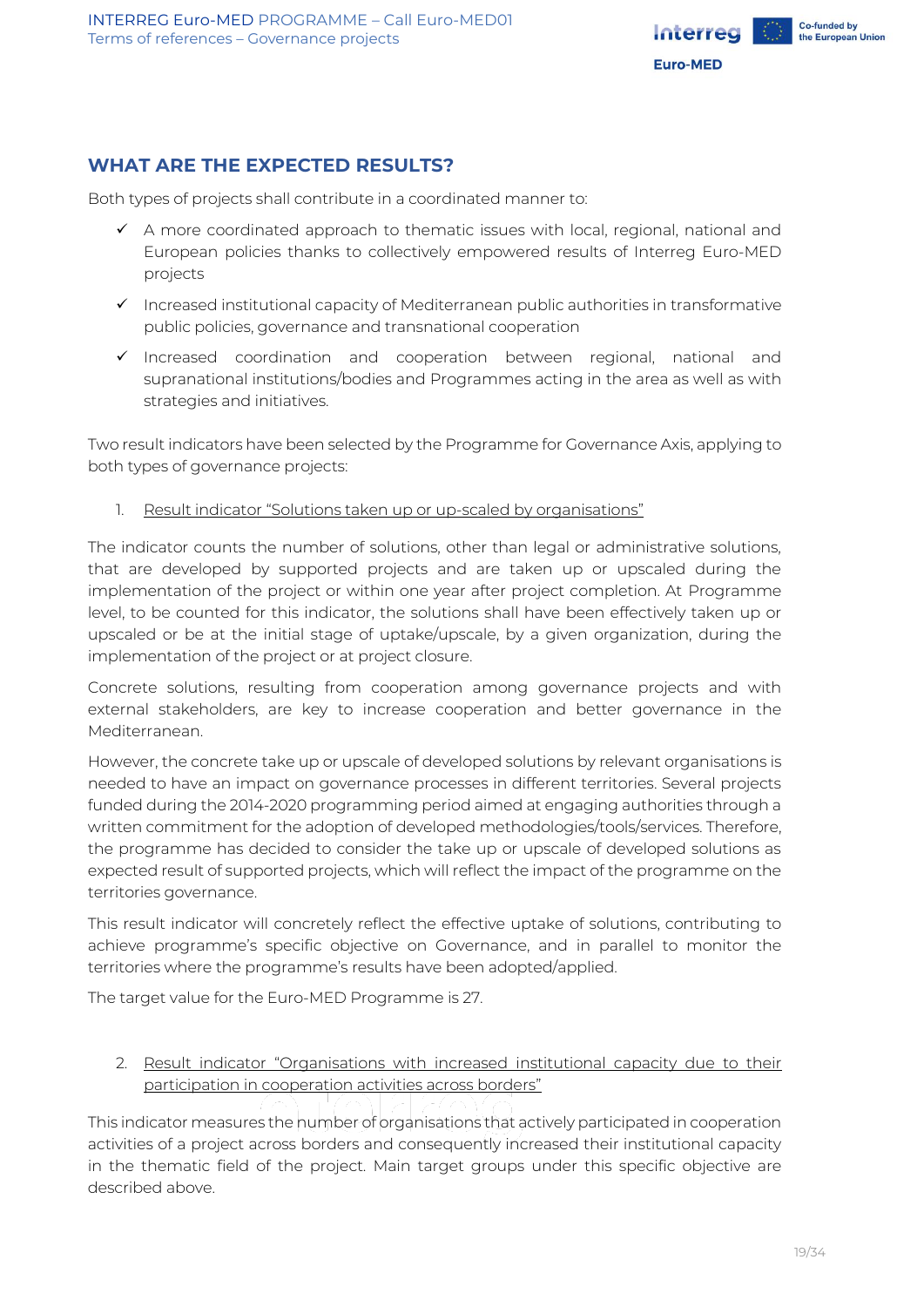

Increasing institutional capacity is one of the main objectives of the Interreg Euro-MED programme and at the core of transnational cooperation. Organisations targeted by this indicator refer in particular to organisations actively participating in the development of jointly developed actions

This result indicator will concretely reflect the change sought for final beneficiaries of the Interreg Euro-MED programme, namely increased institutional capacity for improved governance.

The target value for the Euro-MED Programme is 64.

## <span id="page-19-0"></span>**WHAT ARE THE SUITED PARTNERS FOR THE TCP AND IDP?**

## <span id="page-19-1"></span>PARTNERSHIPS

Project partnerships are made up of so-called "active" partners who receive co-funding and associated partners who contribute to the work of the project and benefit from its results without receiving co-funding. On the framework of Governance project the presence of associated partners is essential to ensure a wider territorial relevance of the project, a greater dissemination, a more tangible potential impact.

The active partnership consists of a lead partner, who, in addition to being responsible for the implementation of the activities, is also responsible for the coordination of the project.

Thus, the lead partner of a Governance project must demonstrate strong competences in project management and more particularly in the management of European projects with co-financing rules. It is therefore advisable that a lead partner applying for Governance project has relevant and successful experience in this field as well as a good knowledge of the European Territorial Cooperation rules and practices in particular.

## <span id="page-19-2"></span>NATURE OF ACTIVE PARTNERS

All partners mentioned below are suited to participate in the Governance projects:

- ✓ Public authorities (thematic departments linked to the targeted Mission)
- ✓ Specialised agencies: e.g. environmental agencies, structures in charge of protected areas, energy agencies, business support organisations and their networks
- ✓ Universities, higher education institutions and research centres
- ✓ NGOs, local communities and associations
- ✓ Thematic Transnational Networks
- ✓ Mediterranean Thematic Networks
- $\checkmark$  Networks of decision makers
- ✓ Institutional networks
- ✓ Advocacy networks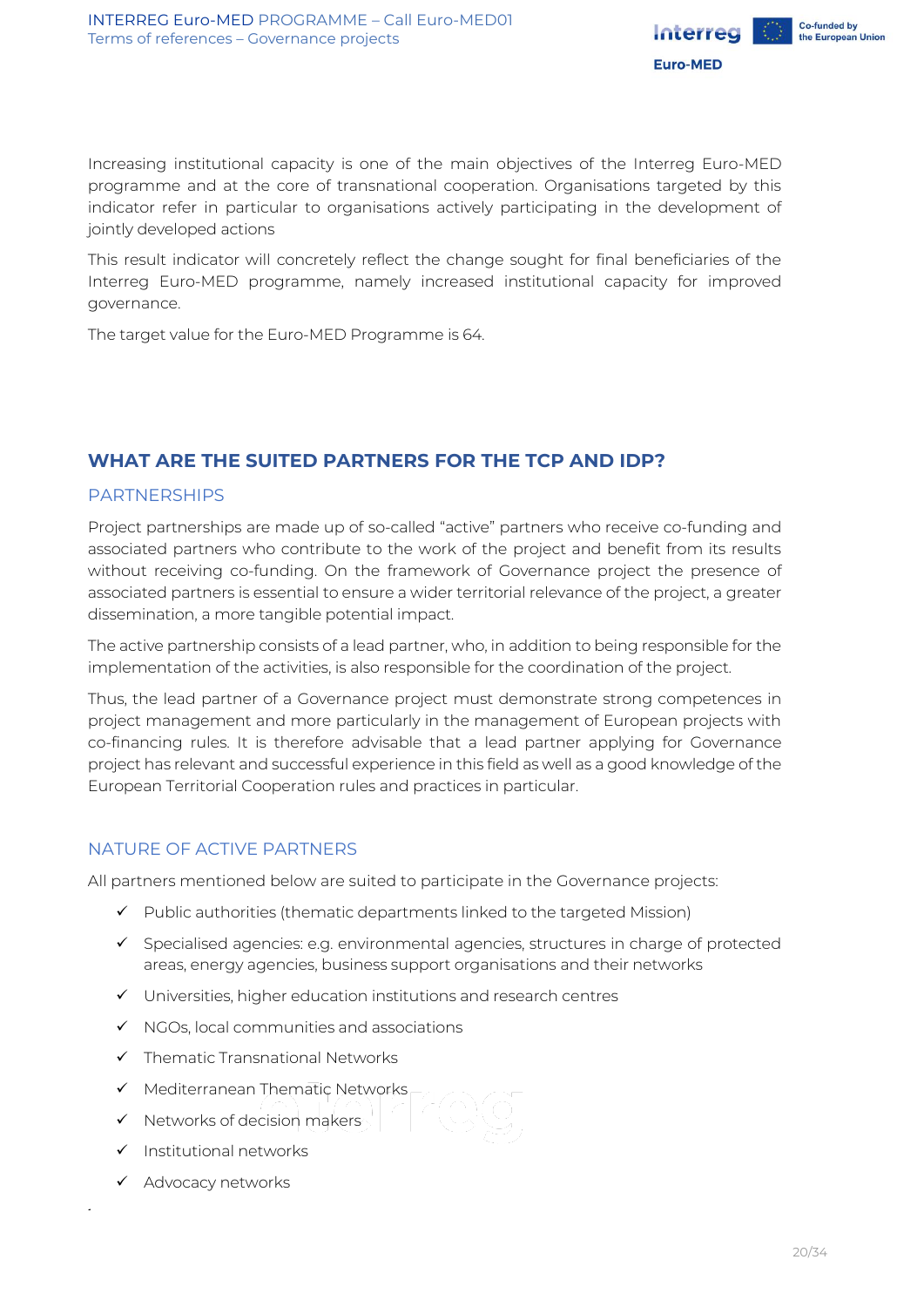

✓ International bodies

21

However, given the respective core expected tasks, the partnerships of the Thematic Community Projects (analysis of results, development of synergies, transfer of results) , are expected to include partners with a high capacity to stimulate communities of projects related to the missions of the Programme (strengthening an Innovative sustainable economy; Protecting, restoring and valorising the natural environment and heritage; Promoting green living areas; Enhancing Sustainable Tourism). They must have analysis skills in the selected mission and linked themes, relate easily with all stakeholders related to the selected mission, have high communication and capacity building skills to ease the reuse, merging, bridging, integration, adaptation and transfer of results.

Therefore, research centres, specialised agencies, universities and networks of political actors and actors of civil society are particularly suited.

Whilst the partnerships of the Institutional Dialogue Projects are expected to include partners with a solid institutional experience linked to the selected mission, institutional partners at different levels to assure multidimensional governance approaches and linkage to existing Euro-regions and other active cooperation schemes. They must have the capacity to identify and mobilise key external players to support uptake of results for a greater vertical and horizontal coordination of practices and policies and support the setting-up of transformative policies to amplify the outreach of the results. The partners have to easily relate to academia and civil society organisations.

Therefore, public authorities (regional and national) and networks of decision makers, civil society representatives (notably NGO's) are particularly suited.

Find below an indicative distribution of suited partners per typology of Governance project.

|              | Thematic Community Projects                                                                                                                                           | Institutional Dialogue Projects                                                                                                                  |
|--------------|-----------------------------------------------------------------------------------------------------------------------------------------------------------------------|--------------------------------------------------------------------------------------------------------------------------------------------------|
| $\checkmark$ | Specialised agencies: eg environmental agencies,<br>structures in charge of protected areas, energy<br>agencies, business support organisations and<br>their networks | Public authorities<br>(thematic<br>$\checkmark$<br>departments linked to the targeted<br>mission)<br>networks of decision makers<br>$\checkmark$ |
| $\checkmark$ | Universities, higher education institutions and<br>research centres                                                                                                   | Institutional networks                                                                                                                           |
|              | NGOs/ local communities and associations,<br>foundations                                                                                                              | International bodies<br>$\checkmark$<br>Advocacy networks<br>$\checkmark$                                                                        |
|              | Thematic Transnational Networks                                                                                                                                       |                                                                                                                                                  |
|              | Mediterranean Thematic Networks                                                                                                                                       |                                                                                                                                                  |
| $\checkmark$ | Public authorities (thematic departments linked<br>to the targeted Mission)                                                                                           |                                                                                                                                                  |

However, the distribution of partner types according to project type proposed below is only indicative and no partner type is excluded from one project type or another. Only the demonstrated relevance of the partners' competences to accomplish the tasks and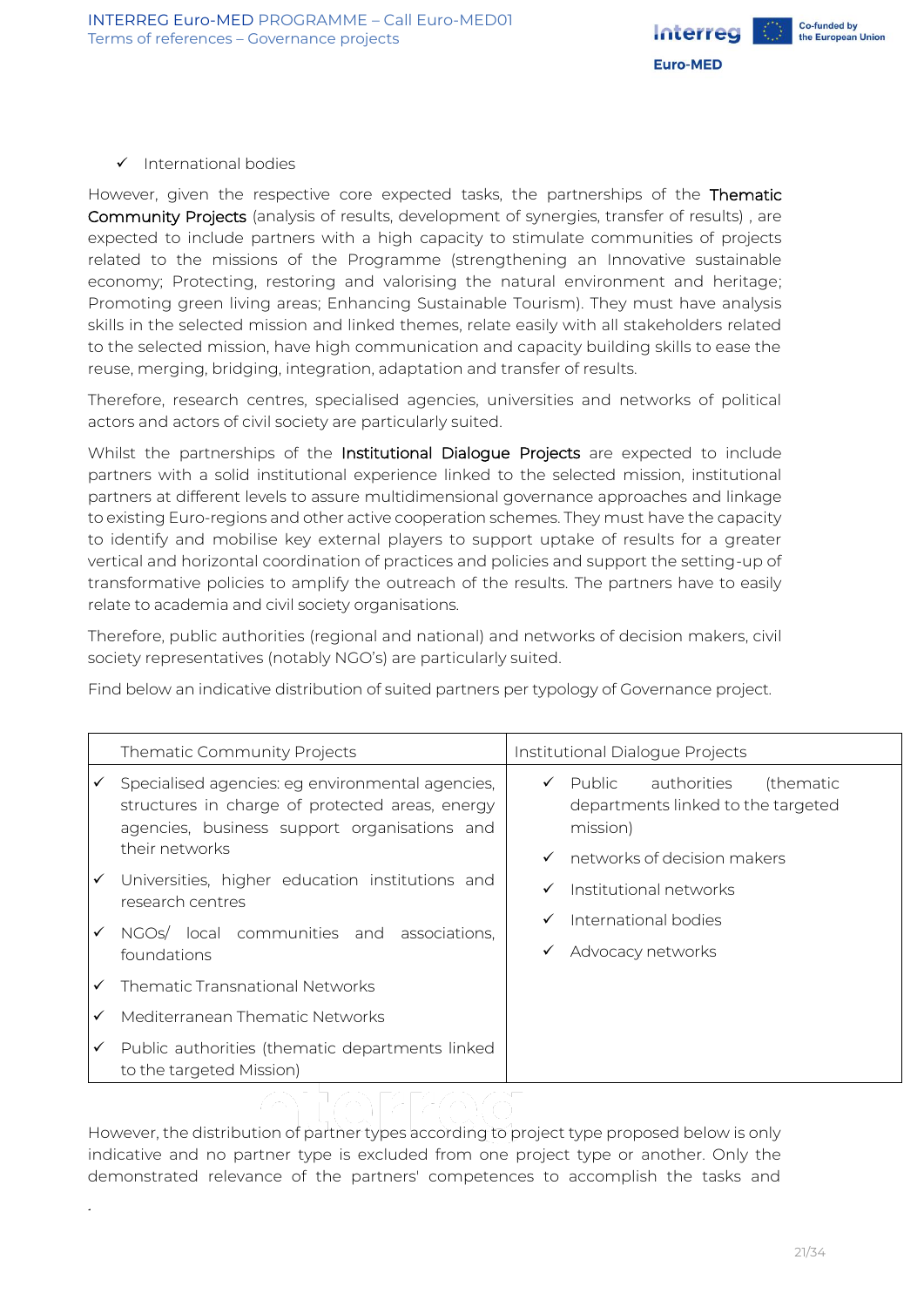objectives set for these two types of projects will be assessed during the selection process. Thus, depending on the mission of the Programme in which these projects will be involved, the partnerships will be different in terms of the nature of the institutions involved.

### <span id="page-21-0"></span>ASSOCIATED PARTNERS

Partners can be added to the active partnership as associated. Although they don't receive Funds (travel and accommodation can be reimbursed – see Programme Manual), they contribute to the projects works and benefit from the results.

Given the ambition of the Programme to extend its impact beyond its geographical area, in addition to associated partners from the Programme area, associated partners from outside the Programme area (Southern and eastern Mediterranean shores notably as well as other Balkan countries) that have a particular interest in the Mediterranean territories linked to the 4 missions of the Programme are of great value and their participation in the current call is highly recommended. Associated partners could represent a bridge between the Euro-MED Programme and others and in that way to facilitate inter-Programme exchanges and result amplification shared actions across the whole Mediterranean area (North to South, East to West).

Projects shall develop a strategy for the selection and involvement of associated partners, including a) purpose / typology and b) roles and expectations. 3 main roles for associated partners are identified:

- $\checkmark$  Advisory (provide expertise in the theme tackled),
- $\checkmark$  End-users/takers/final beneficiaries (use the outputs delivered)
- ✓ Observer/supporter (for endorsement)

22

Co-funded by

the European Union

Interreg

**Euro-MED**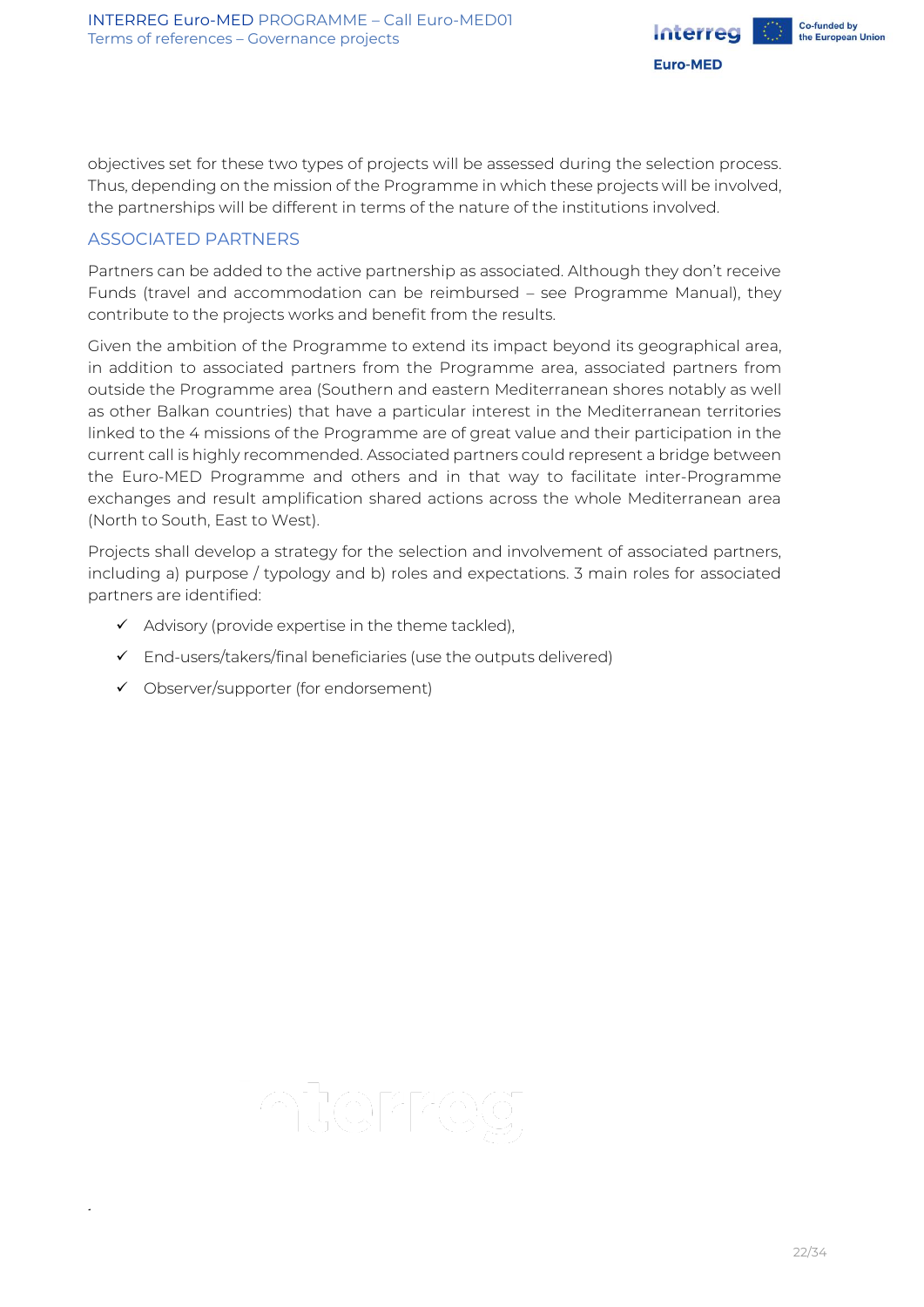

## <span id="page-22-0"></span>**TECHNICAL DATA SHEET**

## <span id="page-22-1"></span>**FINANCIAL ALLOCATION AND PROJECT DURATION**

The indicative financial allocating for this call for proposals is around 36 million euros in total (Interreg funds + national co-financing).

An indicative number of 8 projects  $(4 + 4)$  is expected for this call i.e: 1 Thematic Community Project and 1 Institutional Dialogue Project per Programme's Mission. In total, 4 Thematic Community Projects and 4 Institutional Dialogue Projects are expected to work also as binominal projects within the same mission and not only individually.

- Global budget foreseen for TCPs (Interreg funds + national co-financing): 20 000 000 EUR, Total budget per project should not exceed 5 000 000 EUR (no exceptions are allowed for this threshold)
- Global budget foreseen for IDPs (Interreg funds + national co-financing): 16 000 000 EUR, Total budget per project should not exceed 4 000 000EUR

Projects will be programmed for a duration of approximately 7 years. A review of the project progress will be carried out every 2 years in cooperation with the Joint Secretariat in order to ensure the proper implementation of the activities and to readjust the work plan and budget in relation to the evolution of the Programme and the thematic projects.

## <span id="page-22-2"></span>**EXPECTED PARTNERSHIP STRUCTURE FOR THIS CALL**

- As a minimum, the project partnership must be composed of structures based in six (6) different countries of the Interreg Euro-MED eligible area (eligibility criteria B.1).
- Among these 6 structures, at least 1 must be based in the EU area of the Interreg Euro-MED Programme and 1 in the IPA area. (eligibility criteria B.2)
- The LP is a public body, or a body governed by public law (as defined in Directive 2014/24/EU) (eligibility criteria B.3).

NB: Institutions wishing to participate in the project without contributing financially are considered as "associated partners" (AP) for which no limit of participation is set; these are not considered in the respect of the minimum partnership composition<sup>9</sup>.

## <span id="page-22-3"></span>**SPECIFIC REQUIREMENTS CONCERNING THE COMPOSITION OF THE PARTNERSHIP AND THE ACTIVITIES TO BE INCLUDED IN THE PROPOSAL**

The types of structures eligible for the Programme as well as the standard mandatory activities of Interreg Euro - MED projects are indicated in the Programme Manual, however for this call certain key points must be taken into account when building your partnership and elaborating your work plan, the respect of the following specific requirements will be considered during projects' assessment process:

<sup>&</sup>lt;sup>9</sup> Cf Programme Manual: definition of "associated partner"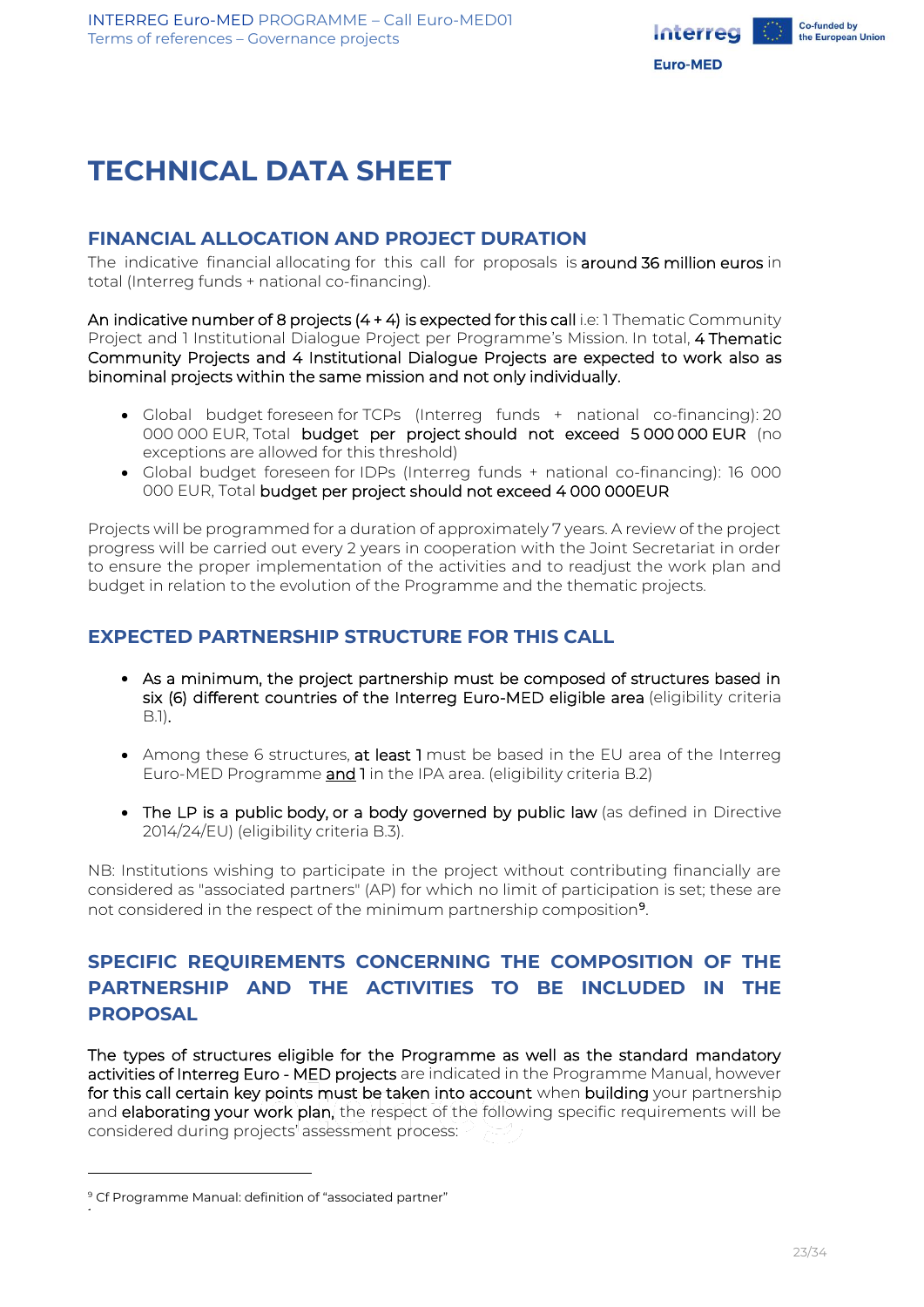

## <span id="page-23-0"></span>SPECIFIC REQUIREMENTS RELATING TO THE PARTNERSHIP FOR THIS CALL

- For lead partners applicants (LP): the lead partners of selected projects may only be lead partners or partners in one (1) project. After selection, any LP present as a partner or lead partner in more than one selected proposal will have to choose to position itself in only one project,
- For partner applicants: partners in selected projects may only participate in one (1) project of the same type (TCP or IDP) and must choose to position themselves in only one selected project of the same type (TCP or IDP)

NB: Participation in this call does not imply any restriction on possible participation in future thematic calls/projects.

## <span id="page-23-1"></span>SPECIFIC REQUIREMENTS RELATING TO THE ACTIVITIES FOR THIS CALL

Beyond the mandatory activities mentioned in the Programme Manual and which apply to projects of all Interreg Euro-MED 21-27 calls, Governance projects will have to integrate the following additional activities:

• Coordination among, the partnerships/projects belonging to the same mission as well as among all governance projects (bilateral and multi-lateral coordination) with the active support and coordination of the JS

o Appointment of a representative per project to participate in a permanent contact group

o A joint outreach activity per year

24

o Participation in the Euro-MED Academy (co-establishment of the Academy and appointment of a representative per project)

- For TCPs, monitoring of the contribution of the projects of their thematic community to the UN SDGs indicators related to the Mission tackled.
- Possible participation in a Cross-Programme pilot activity (first possibly on sustainable tourism) in the framework of a multi-programme coordination mechanism (reinforced cooperation) in the Mediterranean, currently under development between different programmes
- Participation in other potential activities as appropriate and requested by JS

It is important to point out that the above-mentioned requirements must be respected; therefore, on the basis of these specifications, conditions for the approval of applications may be imposed by the Programme Committee in order to adapt the selected projects to the specific requirements of the Call.

As Governance Projects are identified in the Programme document as "Projects of strategic importance", projects should answer to any request in terms of reporting or communication coming from the European Commission.

A pre-contracting phase will enable to match the projects "approved with conditions" to the requirements of the call. Given the complementarity sought between the Thematic Community Project and the Institutional Dialogue Project relating to each Programme Mission, this phase will also allow for the adjustment of the selected proposals concerning the potential synergies expected within the binominal TCP and IDP.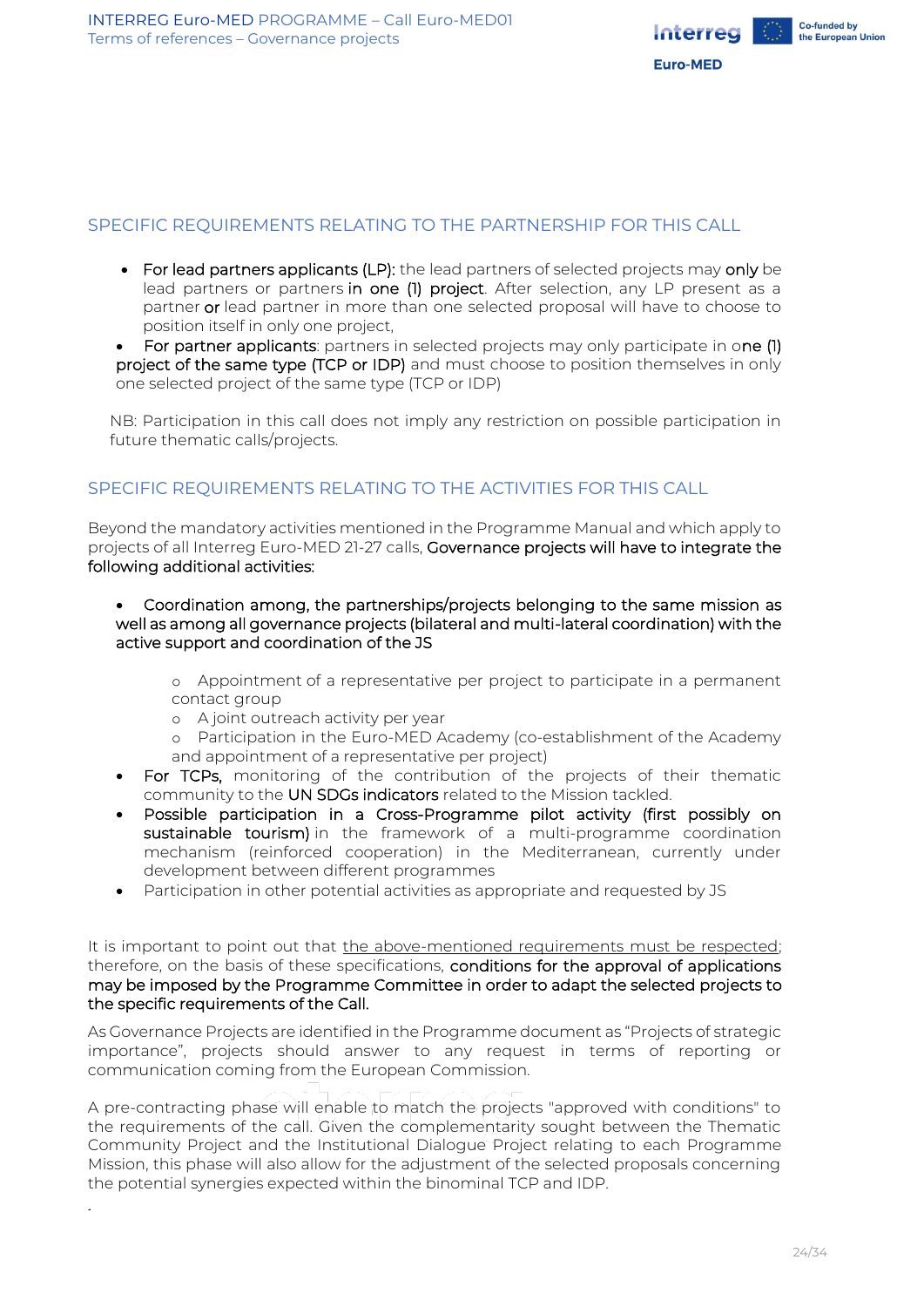

## <span id="page-24-0"></span>**SPECIFIC POINTS OF ATTENTION FOR THE CONSTRUCTION OF THE PROPOSALS FOR THIS CALL**

The following recommendations should be taken into account when building the proposal:

- $\checkmark$  Keep in mind the pivotal position of these governance projects between the Interreg Euro-MED Programme and other Programmes, initiatives, strategies of the Mediterranean
- ✓ Ensure a wide coverage of the Euro-MED area and beyond
- $\checkmark$  Capitalise on what has been already done in 14/20.
- $\checkmark$  Foresee resources (human and financial) for the coordination of activities between the governance projects linked by the mission, between governance projects of all missions combined and with the JS
- $\checkmark$  Remain flexible to adjust to opportunities and constrains
- $\checkmark$  Demonstrate the partnership capacities to implement the types of activities as the workplan will have to remain adjustable to enable true coordination between projects
- $\checkmark$  Participate in the applicant seminars organised by the JS
- $\checkmark$  Involve the whole partnership in the building of the proposal

## <span id="page-24-1"></span>**KEY PROJECT DATES**

#### Starting date of the activities: 1st November 2022

Ending date: 30 June 2029 The duration is of 80 months

#### Performance review:

• After 1 year from the project starting date: Review of the organisational capacity of the project concerning the start-up and setting up of the activities and project's partnership

• Every 2 years: review and assessment of project progress, partners' participation, consumption rate, and update of the 24-month work plan; possibility of adjustments and/or modifications

## <span id="page-24-2"></span>**TIMELINE OF THE CALL**

25

The provisional timetable for the Euro-MED01 call for Governance - Thematic Community (TCP) and Institutional Dialogue (IDP) projects is as follow:

| Key steps                                                                   | <b>Dates</b> |
|-----------------------------------------------------------------------------|--------------|
| Transnational information session for the opening of the   10 February 2022 |              |
| call                                                                        |              |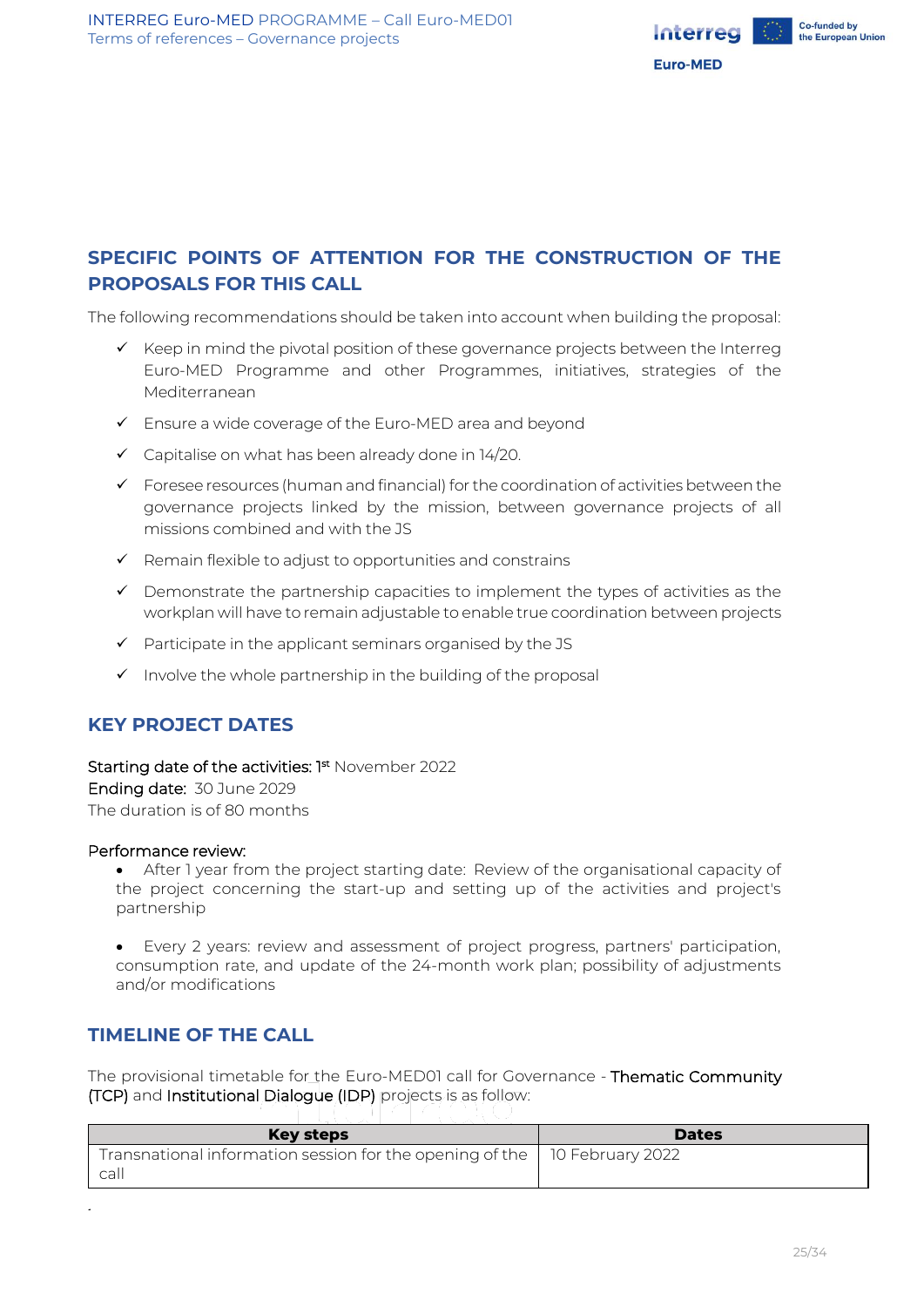

| Opening of the Call                                                                          | 24 February 2022           |
|----------------------------------------------------------------------------------------------|----------------------------|
| National information campaign by the Programme's<br>National Authorities and the JS (online) | Feb/March 2022             |
| Information seminars on the call and seminars on how<br>to use Jems and submit applications  | From Feb to April 2022     |
| Closure of the Call                                                                          | 24 May 2022 <sup>10</sup>  |
| Submission of mandatory annexes                                                              | 7 June 2022                |
| Assessment of proposals                                                                      | Between June and July 2022 |
| Selection by the Programme Committee                                                         | September 2022             |
| Pre-contracting and contracting procedures                                                   | September/October 2022     |
| Starting date of the projects                                                                | November 2022              |
| Estimated date for the organisational capacity review                                        | November 2023              |
| 1st assessment step and<br>project's review<br>(work<br>plan/budget/partnership)             | Autumn 2024                |
| 2nd assessment step and project's review<br>(work<br>plan/budget/partnership)                | Autumn 2026                |
| 3rd and last assessment and final project's review (work<br>plan/budget/partnership)         | Autumn 2028                |

Please note that the details of this schedule are subject to change and should be considered as indicative.

## <span id="page-25-0"></span>**SUBMISSION OF PROPOSALS, EVALUATION AND SELECTION PROCEDURE**

This section details the procedure for the submission of proposals, the assessment and the selection process in the framework of the Euro-MED01 Call - THEMATIC COMMUNITY PROJECTS AND INSTITUTIONAL DIALOGUE PROJECTS. In addition to the present specifications, the Programme Manual, as well as all the documents relevant for preparing the application (courtesy versions of the application form, templates of partners' declarations and Jems Guidelines), are available on the Programme website on the dedicated page of the call.

### <span id="page-25-1"></span>SUBMISSION OF PROPOSALS

26

The Lead Partner is responsible for the application process on behalf of the whole project partnership and will have to create a profile on the Jems platform to access the online form.

<sup>&</sup>lt;sup>10</sup> Date of closure of the call is subject to the approval of the Programme by the European Commission and the approval of the Application Pack by the Programme Monitoring Committee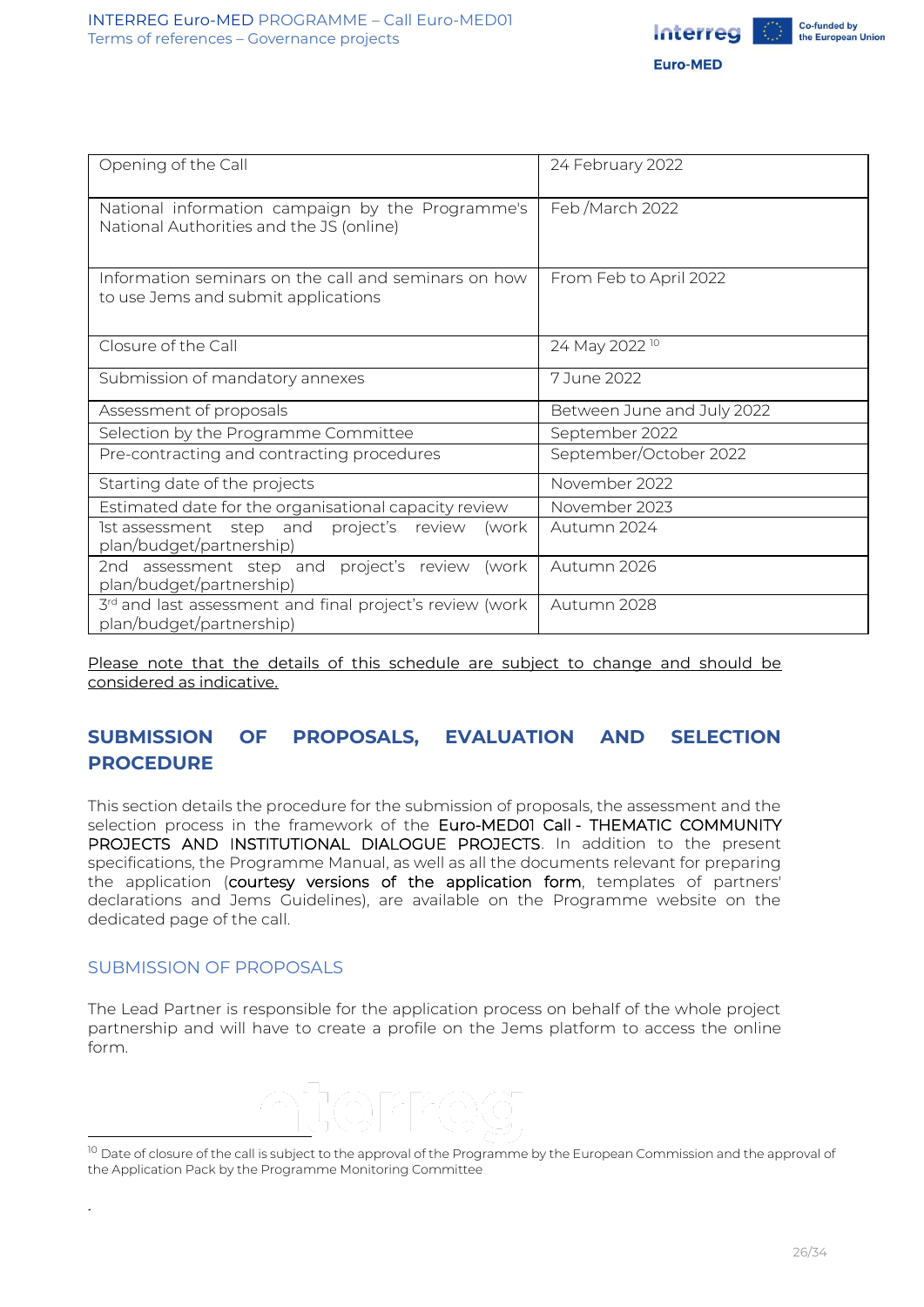

It is important to be sure that the email address used for the account creation is easily accessible by the applicant as it will be automatically taken over by the system for the reception of any subsequent notification, confirmation, etc.

The application procedure for this call consists of two consecutive stages:

The submission of the Application Form, Governance Priority, written in English or French: to be validated on "Jems" before 24/05/2022, at noon (Brussels time). (eligibility criterion A.1)



27

The submission of several mandatory annexes: to be uploaded on Jems before 07/06/2022 at noon (Brussels time).

*Application form:* the template of the GOVERNANCE Priority application form is the same, regardless of the type of project (TCP or IDP) to which a Lead Partner appliesand must be created and completed on the [Jems platform.](https://jems.interreg-euro-med.eu/)

**The courtesy version of the application form** provided by the Programme is a quidance document made available to applicants *for information only* and contains indications on the information expected in the different sections of the form*.*

#### *Mandatory annexes, documents to be provided*

The following standard annexes must be signed and uploaded in PDF format into the system by the above date (French time):

- For each partner participating in the project (including the LP): a copy of the partner declaration (or LP) generated from the Jems system. These forms must be **dated** and **signed** by the legal representative of the partner structure.
- For each of the associated partners (if applicable): a signed PDF version of the associated partner declaration, using the template provided by the Programme.

The absence of any document or an error in its contents will be presented to the Committee and may be included as a condition for the signature of the Co-financing contract (on the basis of Annex II below: List of pre-contractual criteria)

## <span id="page-26-0"></span>POINTS OF ATTENTION CONCERNING THE VALIDITY OF A DOCUMENT

The content of the templates provided by the Programme and, where applicable, generated via Jems cannot be modified or amended in any way. All templates requiring a signature must be dated and signed (handwritten or electronic signature) to be considered valid.

The electronic signature is considered valid for the Programme as far as it is recognised at national level; in case of doubt as to the format, it is recommended to contact your National Authority (or the one of the partner concerned) to ensure the validity of your documents before submitting them to the Programme.

#### In case of delegation of signature and for any document concerned, a proof of delegation must be uploaded with the signed document for it to be considered valid.

As the (signed) documents have been uploaded in PDF version on Jems, the original paper version must be kept by the partners in the project file.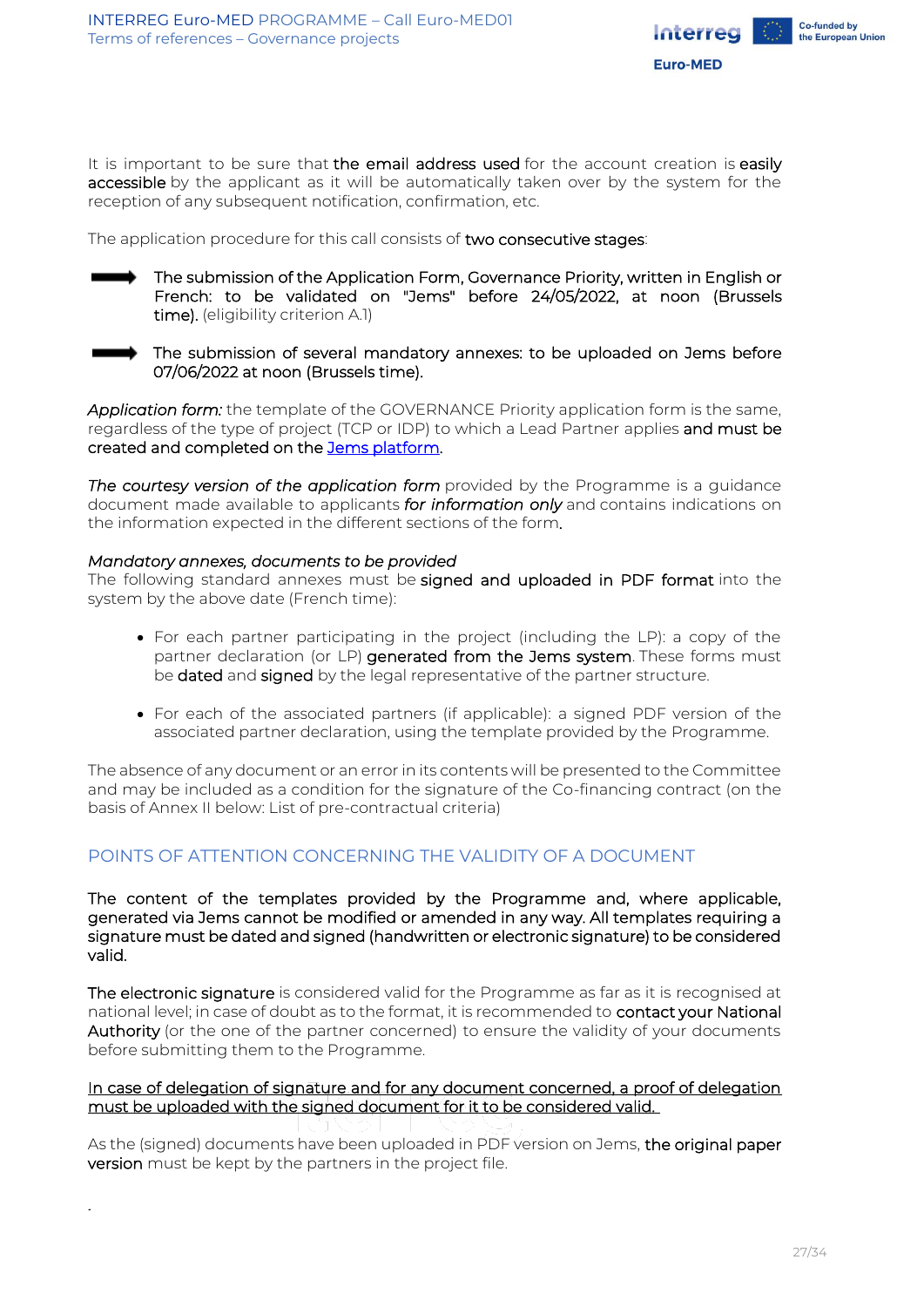

## <span id="page-27-0"></span>ASSESSMENT OF PROJECTS PROPOSALS

#### • **Administrative and eligibility criteria**

The administrative and eligibility check is carried out to verify whether an application meets the minimum criteria established by the Interreg Euro-MED Programme for the projects of the Call.

The list of administrative and eligibility criteria to be met is given below in Annex I of this document.

Proposals not fulfilling one of these conditions will be considered ineligible and will not be further processed. Lead partners will be informed of the outcome of this first check.

#### • **Quality assessment criteria**

The list of project assessment criteria is available below in **Annex III** of this document.

The score for each assessment question will be calculated on a scale from 1 to 5 points. The evaluation grid for TCP and IDP projects is composed of 7 questions with a variable weighting depending on programme expectations.

The Lead Partners will be informed of the outcome of this assessment phase.

#### • **Pre-contractual criteria:**

28

If, 30 calendar days from the date of the communication of the Programme decision by the MA, the problems related to the compulsory annexes have not been solved, the Programme Committee may decide to cancel the programming of the project or to withdraw the partner concerned (Annex II).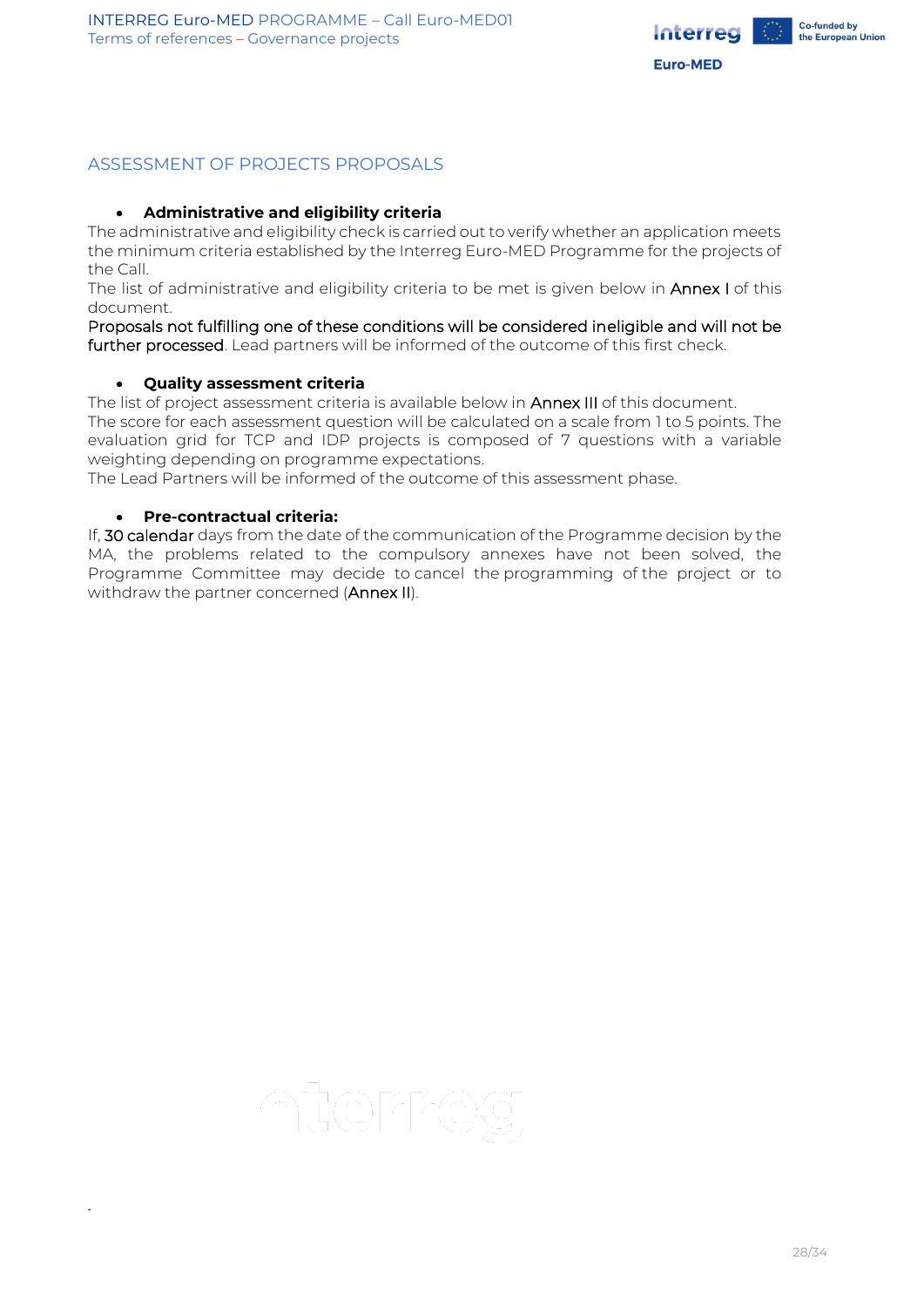

## <span id="page-28-0"></span>**ANNEX I: List of administrative and eligibility criteria**

| $N^{\circ}$    | <b>Criteria</b>                                                                                                                                                                      |
|----------------|--------------------------------------------------------------------------------------------------------------------------------------------------------------------------------------|
| $\mathsf{A}$   | <b>Administrative check</b>                                                                                                                                                          |
| A <sub>1</sub> | The application form was submitted via the online monitoring tool of the Interreg Euro -<br>MED Programme, JEMs, respecting the deadline defined in the Terms of Reference           |
| в              | <b>Eligibility Check</b>                                                                                                                                                             |
| B.1            | The project meets the minimum criteria relating to the composition of the partnership: 6<br>partners representing<br>6 different countries of the Interreg Euro - MED Programme area |
| B.2            | At least 1 (one) structure of the partnership is based in the EU area of the Interreg Euro-<br>MED Programme and one (1) in the IPA area                                             |
| B.3            | The Lead Partner is a public body or a body governed by public law (according to the<br>definition of Directive 2014/24/EU)                                                          |

## <span id="page-28-1"></span>**ANNEX II: List of pre-contractual criteria (under development)**

| N<br>$\bullet$ | <b>Criteria</b>                                                                                                                            |
|----------------|--------------------------------------------------------------------------------------------------------------------------------------------|
| C              | Pre-contractual check of compulsory annexes                                                                                                |
| $\mathsf{C}$   | Compulsory annexes of each partner (and associated partners) are duly signed and available<br>in the Euro-MED on-line monitoring tool JEMs |
| $\mathsf{C}$   | Project partnership have used the template provided by the Programme without modifying<br>their content                                    |

## <span id="page-28-2"></span>**ANNEXE III: List of qualitative assessment criteria**

One single overall score (including a single general comment) totalling scores from each main assessment questions will be allocated, based on a single score per criteria, assessed through several sub-questions (first column), corresponding to the relevant sections of the Application Form (mentioned in the right column).

The quality assessment will consist of a **single** phase.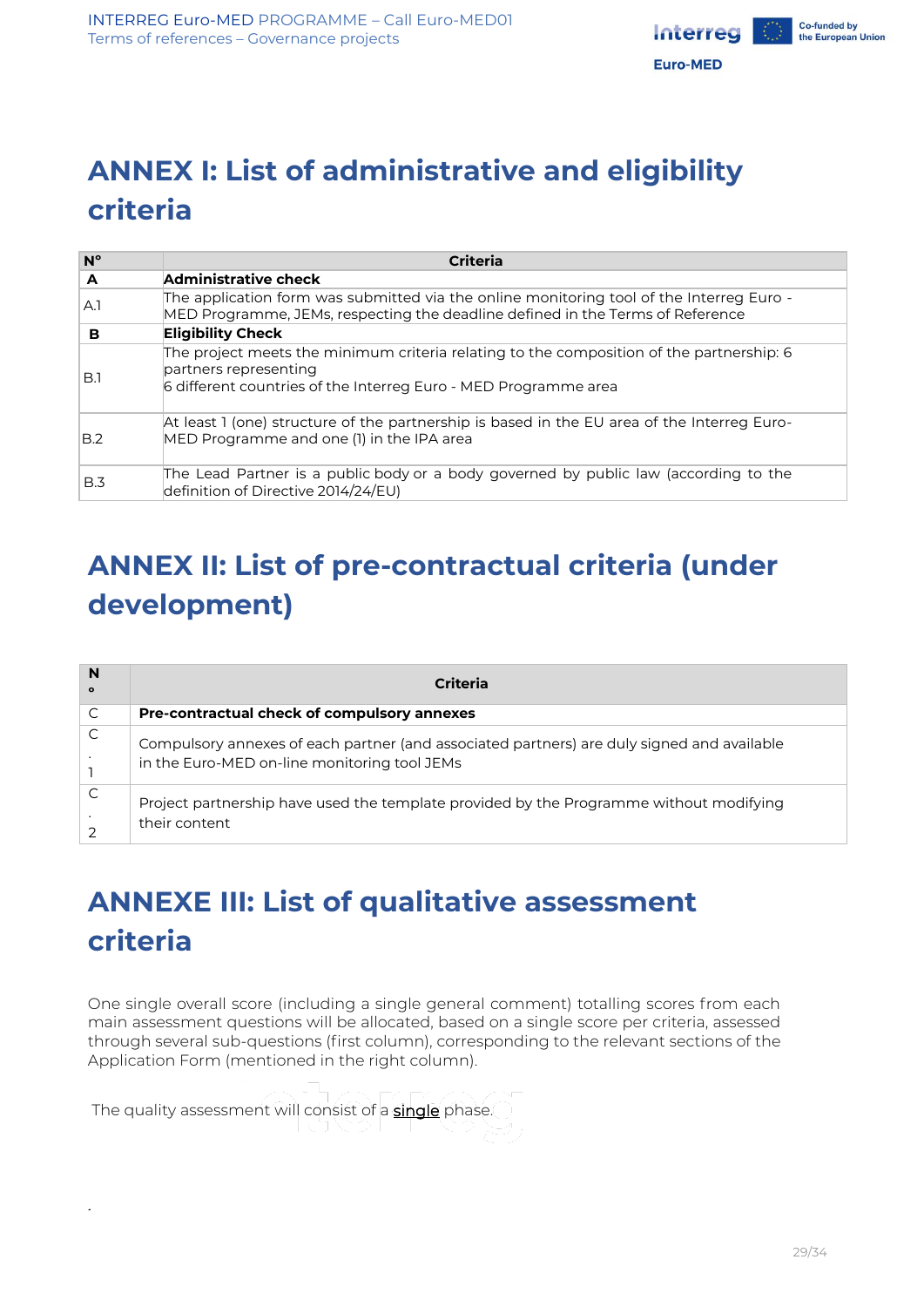

The score per assessment question will be calculated on a scale of 5 points, with three sections having been given a weight of x2 considering their importance in this call (1. Relevance with Euro-MED context, 3. Project intervention logic, 4. Partnership relevance).

The final maximum score reachable by a proposal is of 50 points equivalent to a percentage of 100%.

As indicated in the table below, in the first column you can find the main assessment questions. Each main question is supported by specific sub-questions (guiding principles for the assessment).

Each main question score consists of a single score, taking into account all of the elements mentioned as sub-questions.

#### Assessment:

The threshold for projects to be recommended for approval to the Programme Committee by the Joint Secretariat is of 30 out of 50.

Projects will be selected, taking into consideration their score (in descending order), positions of each national delegation and budget availability for the call.

**Following the assessment of all proposals, these are ranked according to their final overall score, per mission.** A final decision on project approval or rejection is taken by the Programme Committee. Based on their overall score and final ranking, the proposal with the best score per mission will be approved. If the best proposals get the same score, applicants will be invited for an interview and pitch their proposal.

#### **Project identification**

| Project acronym                                                 | Pre-filled from AF                           |
|-----------------------------------------------------------------|----------------------------------------------|
| Project title                                                   | Pre-filled from AF                           |
| Project number                                                  | Pre-filled from monitoring tool Synergie CTE |
| of the<br>ead lead<br>Name<br>partner<br>organisation (English) | Pre-filled from AF                           |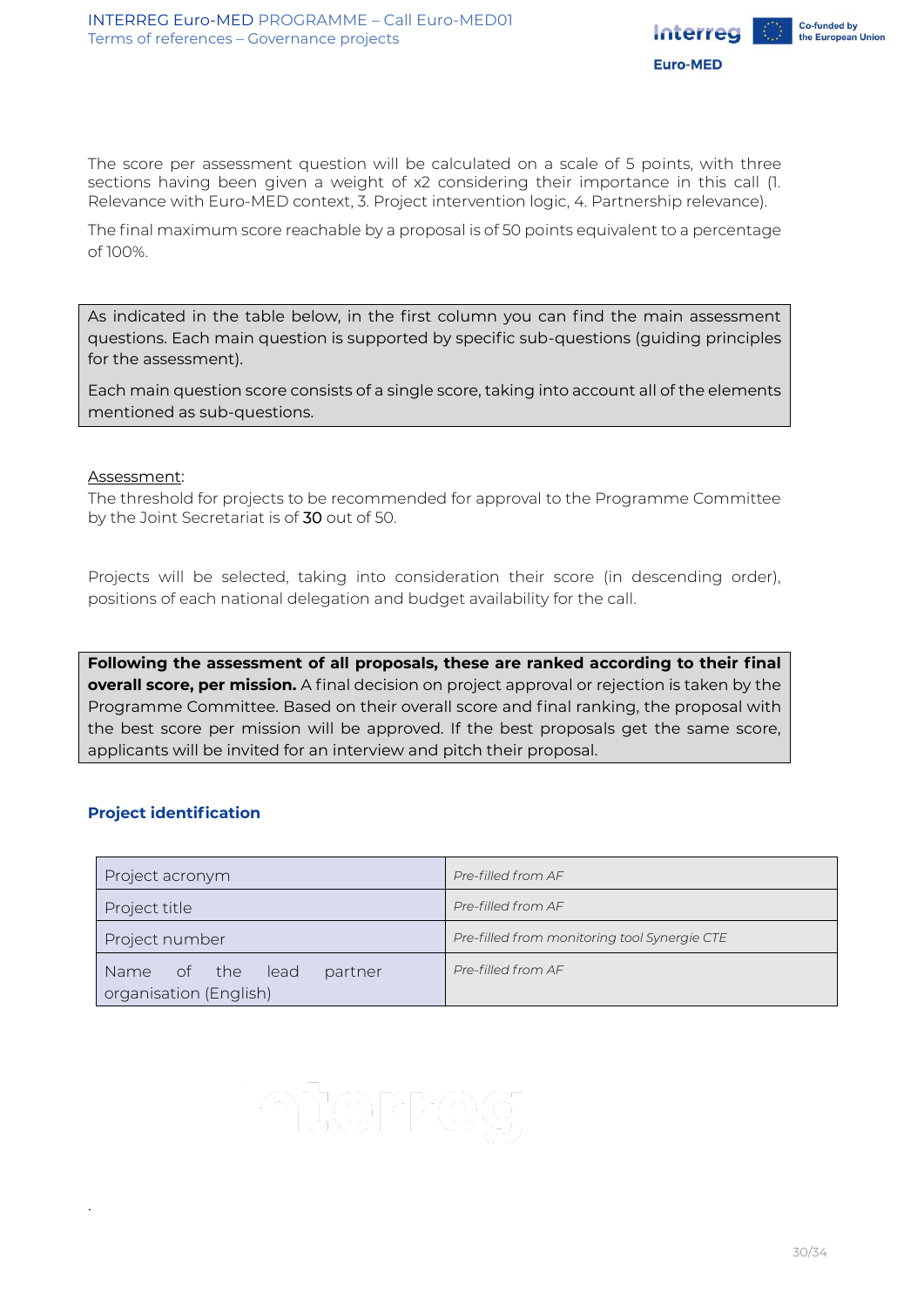

## **1. Strategic assessment criteria**

| <b>Assessment questions</b><br>(Main questions)                                                        | Guiding principles for the assessment $\Box$ To what extent does the project<br>(Sub questions)                                                                                                                                                                                                                                                                                                                                                                                                                                                                                          | <b>SCORE</b> | <b>Comment</b> | Sections in<br><b>AF</b> |  |
|--------------------------------------------------------------------------------------------------------|------------------------------------------------------------------------------------------------------------------------------------------------------------------------------------------------------------------------------------------------------------------------------------------------------------------------------------------------------------------------------------------------------------------------------------------------------------------------------------------------------------------------------------------------------------------------------------------|--------------|----------------|--------------------------|--|
| 1. Project Relevance (with<br>Euro-MED context and<br>with call expectations<br>How well is a need for | · The project addresses common territorial challenges of the Programme or joint asset of the<br>Programme area – there is a real need for the project (well justified, reasonable, well<br>explained)<br>• The project clearly contributes to a wider strategy on one or more policy levels (EU/national                                                                                                                                                                                                                                                                                 |              |                | C.2.1<br>C.2.2           |  |
| the project justified?                                                                                 | / regional)<br>• The project actions will support the wider use and transfer of available knowledge and<br>demonstrates new solutions that go beyond existing practices in the sector/programme<br>area/participating countries or adapts and implements already developed solutions.                                                                                                                                                                                                                                                                                                    |              |                | C.2.5<br>C.2.2<br>C.2.6  |  |
|                                                                                                        |                                                                                                                                                                                                                                                                                                                                                                                                                                                                                                                                                                                          |              |                |                          |  |
| 2. Cooperation character<br>What added value does<br>the<br>transnational<br>cooperation bring?        | •The importance of the transnational approach for the topic addressed is clearly<br>demonstrated<br>· The results cannot (or only to some extent) be achieved without transnational cooperation.<br>· There is a clear benefit from cooperating for the target groups / Programme area.<br>• Cooperation criteria are fulfilled (Please take note that the evaluator will pay special<br>attention to the fulfilment of at least 3 of the following cooperation criteria: joint<br>development (mandatory), joint implementation (mandatory), and joint staffing or joint<br>financing). |              |                | C.2.3<br>C.2.4<br>C.7.5  |  |
|                                                                                                        |                                                                                                                                                                                                                                                                                                                                                                                                                                                                                                                                                                                          |              |                |                          |  |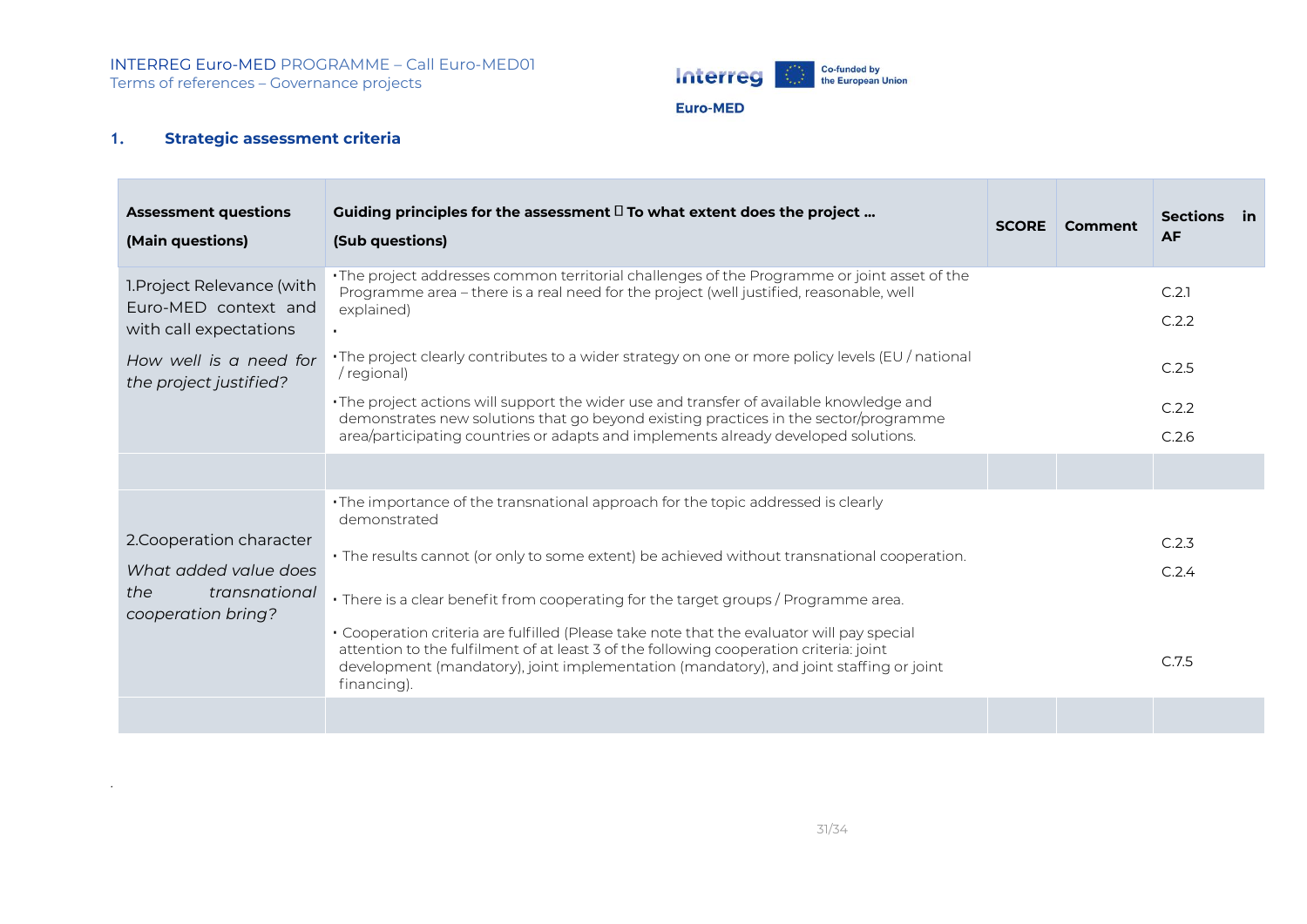#### INTERREG Euro-MED PROGRAMME – Call Euro-MED01 Terms of references – Governance projects

32



#### Euro-MED

| <b>Assessment questions</b><br>(Main questions)                                                                       | Guiding principles for the assessment $\Box$ To what extent does the project<br>(Sub questions)                                                                                                                                                                                                                                  | <b>SCORE</b> | <b>Comment</b> | Sections in<br><b>AF</b> |
|-----------------------------------------------------------------------------------------------------------------------|----------------------------------------------------------------------------------------------------------------------------------------------------------------------------------------------------------------------------------------------------------------------------------------------------------------------------------|--------------|----------------|--------------------------|
| Intervention<br>3. Project<br>Logic                                                                                   | · The project overall and specific objectives (including communication objectives) clearly<br>contribute to the achievement of the Programme priority specific objective and is linked to<br>the Results Amplification Strategy.                                                                                                 |              |                | C.1<br>C.4               |
| To what extent is the<br>project<br>intervention<br>logic relevant?                                                   | •The project outputs contribute to the Programme indicators - and are in line with the<br>specific objectives and the requirements of the Priority.                                                                                                                                                                              |              |                | C.4<br>C.5<br>C.6        |
|                                                                                                                       | · Project outputs are durable (the proposal is expected to provide a significant and durable<br>contribution to solving the challenges targeted) if not it's justified                                                                                                                                                           |              |                | C.8.1, C.8.2             |
|                                                                                                                       | · Project main outputs are applicable and replicable by other organisations/regions/countries<br>outside of the current partnership (transferability) - if not it is justified                                                                                                                                                   |              |                | C.8.3                    |
|                                                                                                                       |                                                                                                                                                                                                                                                                                                                                  |              |                |                          |
| 4. Partnership relevance<br>To what extent is the<br>partnership<br>composition relevant for<br>the proposed project? | · The project involves the relevant actors needed to address the challenge/joint asset for<br>territorial development and the objectives specified, through and for a better governance<br>approach in the Euro-MED area                                                                                                         |              |                | C.3                      |
|                                                                                                                       | • The project partnership:<br>- is balanced with respect to the levels, sectors, territory<br>- consists of partners that complement each other<br>- each partner plays a defined role                                                                                                                                           |              |                | <b>B.I.6</b>             |
|                                                                                                                       | · Partner organisations have proven experience and competence in the thematic field<br>concerned, as well as the necessary capacity to implement the project (financial, human<br>resources, etc.) – in particular, the Lead Partner demonstrates capacity/competence in<br>coordinating the project action and the partnership. |              |                | <b>B.1.6</b>             |
|                                                                                                                       |                                                                                                                                                                                                                                                                                                                                  |              |                | C.7.1                    |
|                                                                                                                       |                                                                                                                                                                                                                                                                                                                                  |              |                | C.7.2                    |
|                                                                                                                       | · Associated partners have a defined role and bring added value.                                                                                                                                                                                                                                                                 |              |                | <b>B.1.8</b>             |
|                                                                                                                       |                                                                                                                                                                                                                                                                                                                                  |              |                |                          |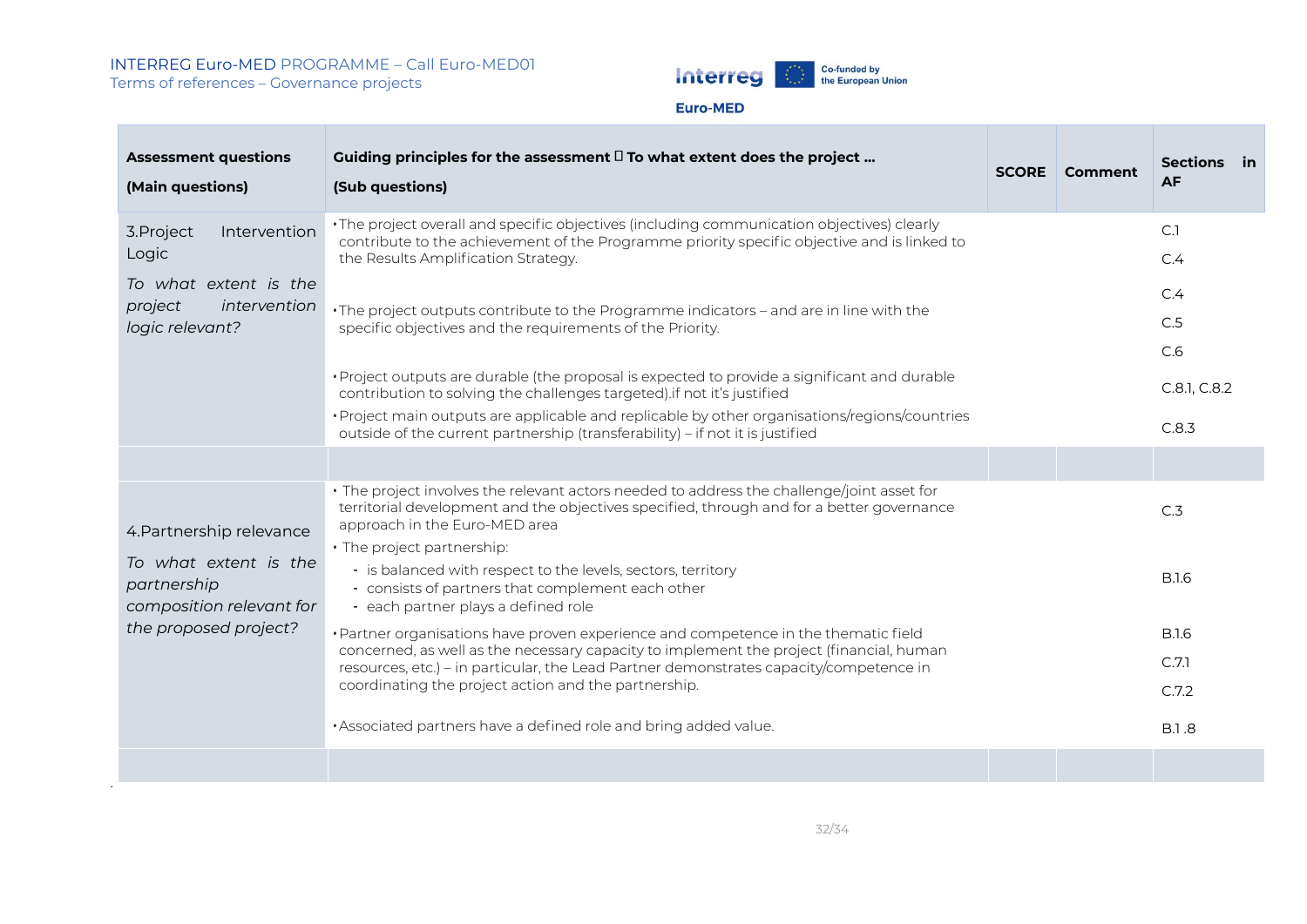#### INTERREG Euro-MED PROGRAMME – Call Euro-MED01 Terms of references – Governance projects



#### **Euro-MED**

| <b>Assessment questions</b><br>(Main questions)                                         | Guiding principles for the assessment $\Box$ To what extent does the project<br>(Sub questions)                                                                                                                                                                                                                                                                                                                                                  | <b>SCORE</b> | Comment | <b>Sections</b><br><b>AF</b> | <b>in</b> |
|-----------------------------------------------------------------------------------------|--------------------------------------------------------------------------------------------------------------------------------------------------------------------------------------------------------------------------------------------------------------------------------------------------------------------------------------------------------------------------------------------------------------------------------------------------|--------------|---------|------------------------------|-----------|
| 5. Horizontal principles<br>What is the<br>project's<br><i>impact</i> on<br>principles? | · Ensure equal opportunities and non-discrimination based on gender, racial or ethnic origin,<br>religion or belief, disability, age or sexual orientation<br>horizontal Ensure equality between men and women, gender mainstreaming and the integration of a<br>gender perspective<br>· Promote sustainable development as set out in Article 11 TFEU, accounting for UN SDG, the<br>Paris Agreement and the "do no significant harm" principle |              |         | C.7.6                        |           |

#### **2. Operational assessment criteria**

33

**Contract Contract** 

| <b>Assessment questions</b>                                                                           | Guiding principles for the assessment $\Box$ To what extent does the project                                                                                                                                                                                                                                                                                                                                                                                                                                                                                                                                                                                                                                                                                                     | <b>SCORE</b> | <b>Commen</b><br>ts | <b>Sections in AF</b>           |
|-------------------------------------------------------------------------------------------------------|----------------------------------------------------------------------------------------------------------------------------------------------------------------------------------------------------------------------------------------------------------------------------------------------------------------------------------------------------------------------------------------------------------------------------------------------------------------------------------------------------------------------------------------------------------------------------------------------------------------------------------------------------------------------------------------------------------------------------------------------------------------------------------|--------------|---------------------|---------------------------------|
| 6. Work plan<br>To what extent is the<br>realistic.<br>plan<br>work<br>consistent<br>and<br>coherent? | • Proposed activities and deliverables are relevant and lead to planned outputs and<br>results<br>• Project outputs and results are realistic (it is possible to achieve them with given<br>resources - i.e. time, partners, budget - and they are realistic based on the<br>quantification provided)<br>· Distribution of tasks among partners is appropriate (e.g. sharing of tasks is clear,<br>logical, in line with partners' role in the project, etc.)<br>· Time plan is realistic, and activities, deliverables and outputs are in a logical time-<br>sequence, including specific provisions for adaptability, necessary for a 7-year project.<br>• Communication activities (and deliverables) are appropriate to reach the relevant<br>target groups and stakeholders |              |                     | C.4<br>C.5<br>C.6<br>C.7.3<br>D |
|                                                                                                       |                                                                                                                                                                                                                                                                                                                                                                                                                                                                                                                                                                                                                                                                                                                                                                                  |              |                     |                                 |
|                                                                                                       | Sufficient and reasonable resources are planned to ensure project implementation                                                                                                                                                                                                                                                                                                                                                                                                                                                                                                                                                                                                                                                                                                 |              |                     | D                               |